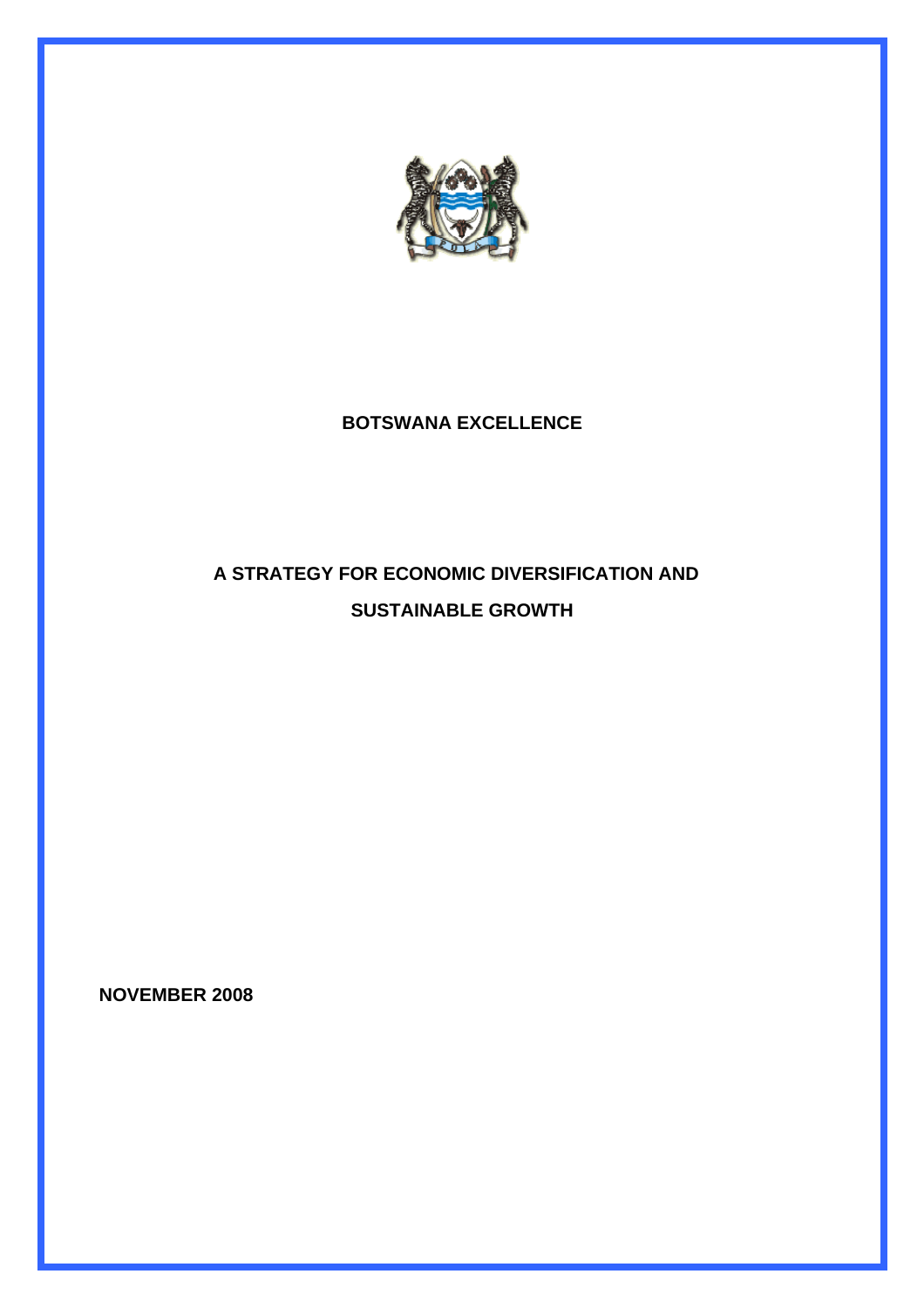### **TABLE OF CONTENTS**

| 1.0 | SUMMARY AND STATEMENT OF OBJECTIVE                          | 4  |
|-----|-------------------------------------------------------------|----|
| 2.0 | <b>BOTSWANA AT 40: OVERVIEW AND PRINCIPAL CHALLENGES 5</b>  |    |
| 3.0 | <b>ANALOGUE COUNTRIES - LESSONS LEARNED</b>                 | 9  |
| 4.0 | THE STRATEGY FOR ECONOMIC DIVERSIFICATION AND               |    |
|     | <b>SUSTAINABLE GROWTH</b>                                   | 11 |
| 5.0 | <b>RELATIONSHIP WITH OTHER POLICIES AND STRATEGIES</b>      | 33 |
| 6.0 | <b>STRATEGY IMPLEMENTATION, MONITORING AND REPORTING 36</b> |    |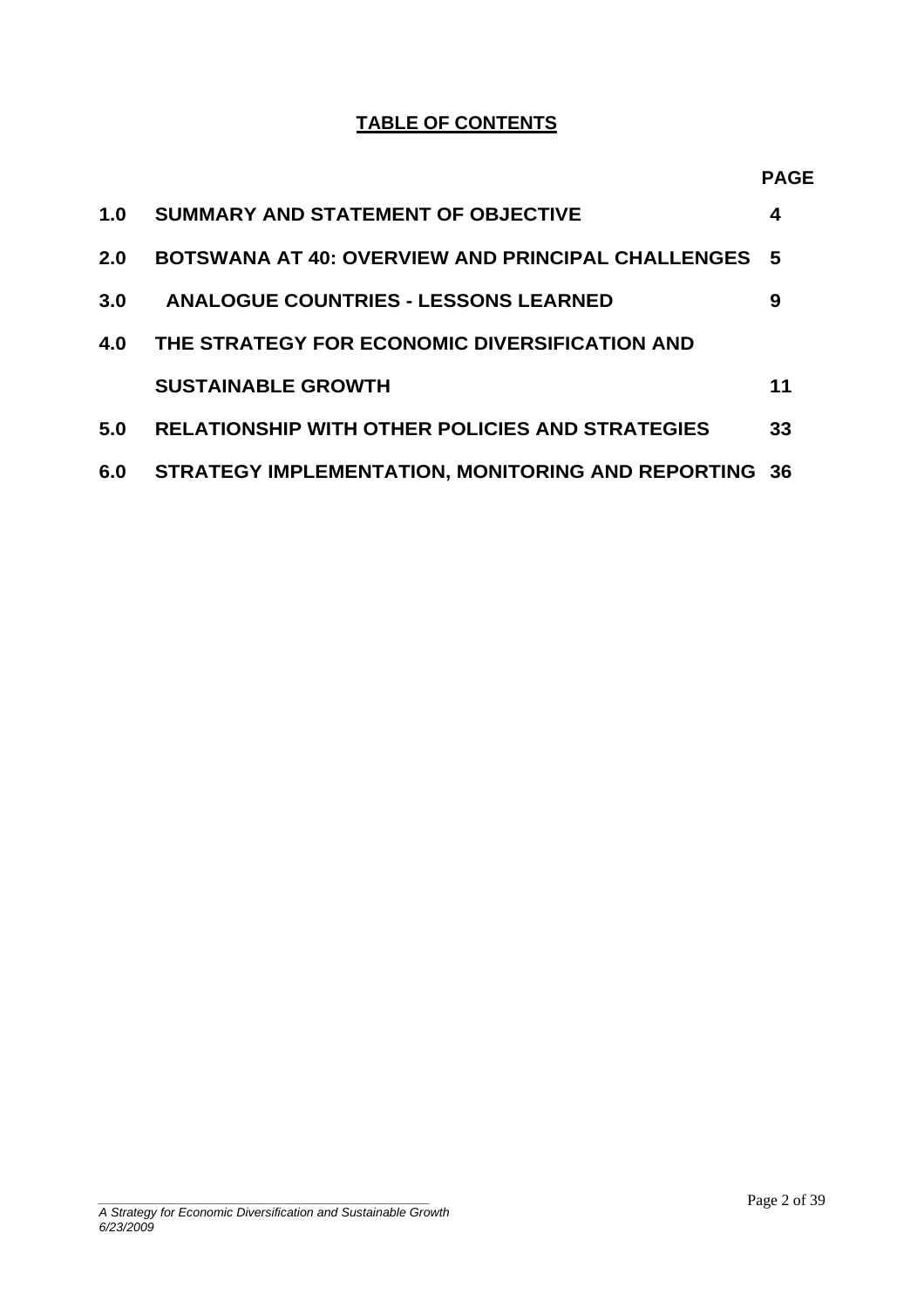#### **Foreword**

#### **BOTSWANA EXCELLENCE – THE STRATEGY FOR ECONOMIC DIVERSIFICATION AND SUSTAINABLE GROWTH**

Botswana Excellence-The Strategy for Economic Diversification and Sustainable Growth is aimed at addressing the primary challenge of Botswana, which is to diversify the economy to ensure that Batswana continue to enjoy the fruits of sustained economic growth post depletion of minerals, especially diamonds. Minerals are a non-renewable resource and therefore not dependable. His Excellency the former President Festus Gontebanye Mogae established a Business and Economic Advisory Council (BEAC) in August 2005 to address this challenge. The Council, comprised members of high repute from both Government, parastatal and the private sectors. BEAC was mandated to, among others:

- Identify constraints hindering economic diversification;
- Formulate a Strategy and an Action Plan; and
- Identify key projects required for taking Botswana forward.

The work of the Council culminated in two documents: "Botswana Excellence -- A Strategy for Economic Diversification and Sustainable Growth" and the "Action Plan". The Action Plan details projects aimed at driving implementation of the Economic Diversification and Sustainable Growth Strategy. The Action Plan and the Strategy were approved by Cabinet in December 2006 and November 2008 respectively. The Strategy was presented to both the Parliamentary Caucus and Ntlo Ya Dikgosi in February and June of 2009 respectively.

Amongst the Action Items contained in the Action Plan was establishment of Government Implementation Coordination Office (GICO), which was set up by Government in May 2007. The primary mandate of GICO is to monitor and evaluate implementation of actions and projects flowing from the Strategy, as well as other policies, programmes and projects. Amongst action items contained in the Strategy are implementation of specific projects aimed at promoting diversification and growth. Some of these projects are Diamond, Health, Education, Agriculture, Innovation, and Transport hubs.

At a higher level, the Strategy is monitored by His Excellency the President through bi-annual reviews. In addition to bi-annual reviews, the hubs are monitored through the Cabinet Committee on Economy and Employment chaired by His Honour the Vice President which in turn reports to the Economic Committee of Cabinet chaired by His Excellency the President.

The Office of the President through the Government Implementation Coordination Office (GICO) is pleased to release a Strategy titled "Botswana Excellence – A Strategy for Diversification and Sustainable Growth". The release of this Strategy to the general public is aimed at ensuring that all Batswana know, understand, and contribute to the efforts of Government in diversifying the economy.

GICO can be contacted for any clarification on the contacts given below.

**Director General Government Implementation Coordination Office (GICO) Office of the President Tel: +267 3906098 Email: [gico@gov.bw](mailto:gico@gov.bw) Fax: +267 3906105**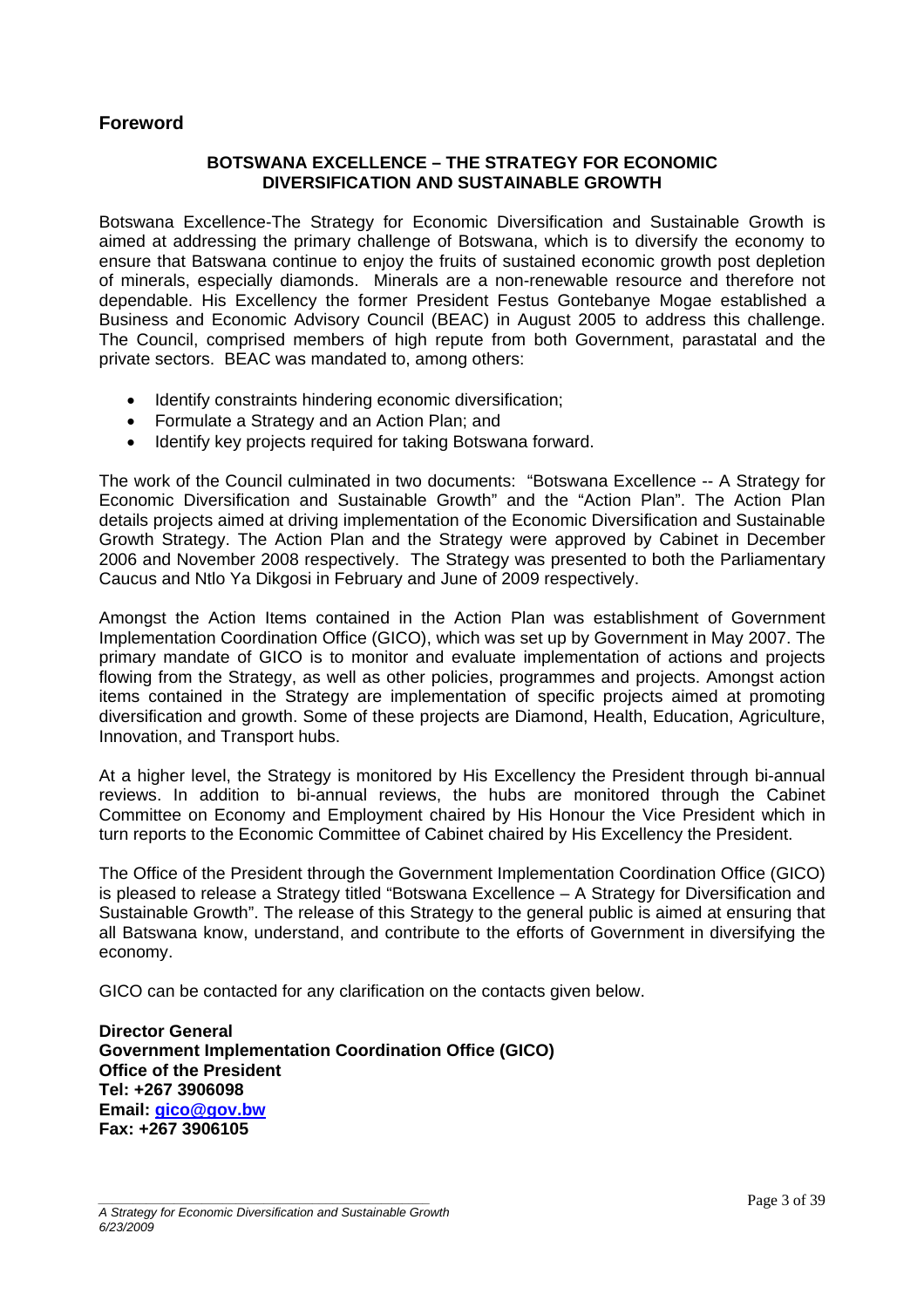### <span id="page-3-0"></span>**1.0 SUMMARY AND STATEMENT OF OBJECTIVE**

- 1.1 In August 2005, His Excellency the President of the Republic of Botswana, established the Business and Economic Advisory Council (BEAC) as an advisory body to assist the Government of Botswana (GoB) in achieving its stated objective of accelerating economic diversification and sustainable growth, and in the process reducing Botswana's dependence on mining, especially diamond mining, as the main source of government revenue and export earnings. The Council was charged with the following principal tasks:
	- Identifying existing constraints impeding accelerated economic diversification and growth, Foreign Direct Investment (FDI) flows and enterprises development in general terms e.g. regulatory, fiscal, systemic, procedural;
	- making recommendations on the steps to be taken (including short-term measures) to overcome such constraints, and to generate a climate of confidence for FDI as well as economic growth and diversification;
	- Advising the GoB on policies and support measures required to create the overall enabling framework for achieving economic diversification and sustainable growth. This includes the creation of appropriate structures and mechanisms using mainly existing institutions, some of which may need to be reformed or rationalised;
	- Preparing an overarching Strategy for Economic Diversification and Sustainable Growth; and
	- Producing a supporting Action Plan.
- 1.2 The Economic Diversification and Sustainable Growth Strategy had to reflect and build on the objectives of the National Development Plan (NDP), Vision 2016 and other relevant existing reports and studies, and local initiatives of various institutions in Botswana. Success stories and effective practices in other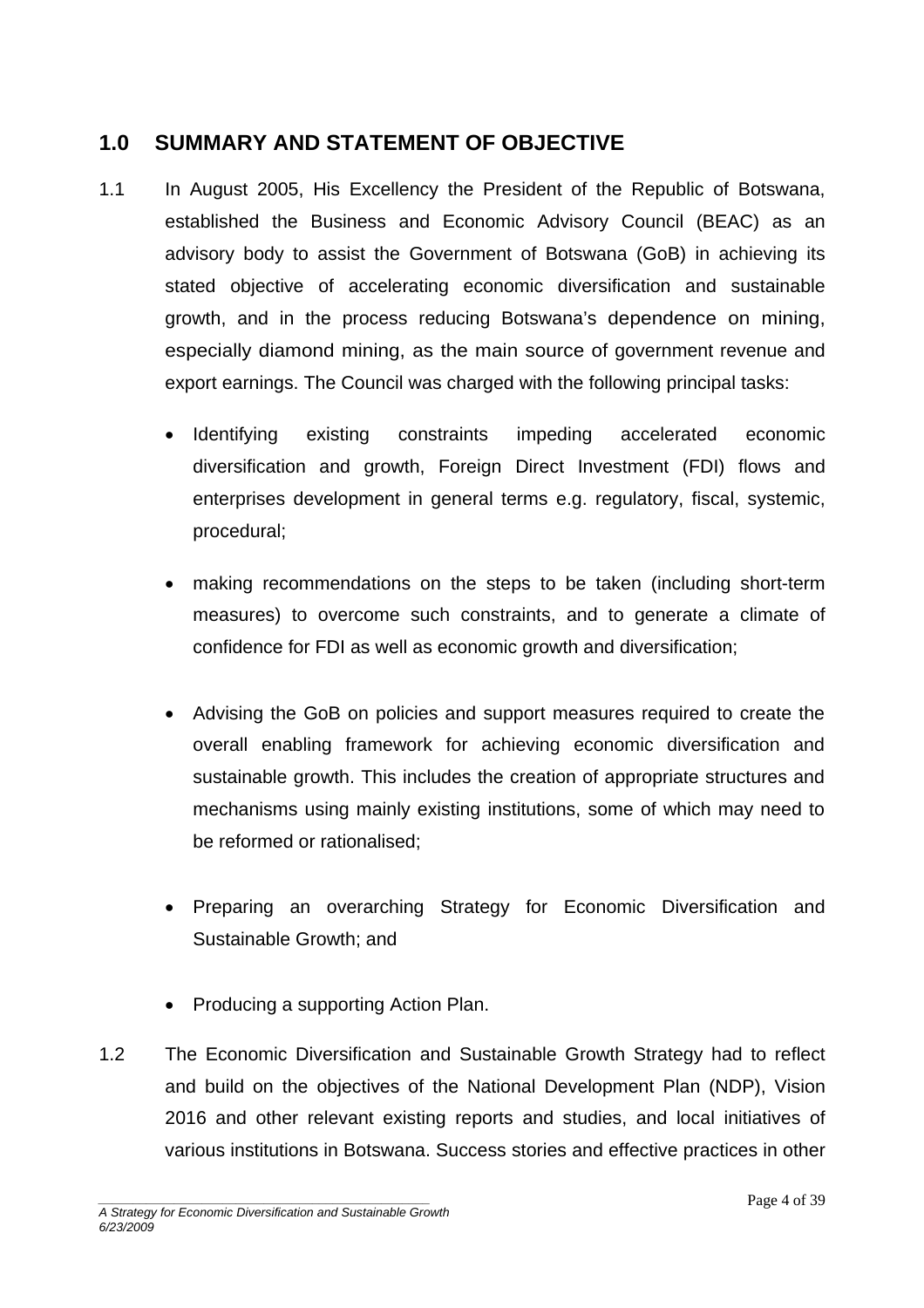<span id="page-4-0"></span>countries which have pursued similar diversification objectives to Botswana's were to be taken into consideration.

- 1.3 The BEAC put forward a broad, comprehensive Economic Diversification and Sustainable Growth Strategy, supported by a detailed Action Plan, to guide the implementation of the Strategy in an internally consistent and integrated manner.
- 1.4 The implementation of the Strategy and the Action Plan requires Government to recognise the imperative of speedy diversification, as well as an internationally competitive economy. For success to be achieved, Government has to be prepared to amend, or even abandon, those policies that may have proved to be unsuccessful in the past, and to embrace the principle of openness. Openness, as used in this Strategy, relates to two-way flow between Botswana and other countries in the context of: trade; investment; information; technology; and skills flows as Botswana integrates with the international economy. Government will have to take the lead in many aspects of the process of diversification and integration with the global economy, to pave the way for the private sector.
- 1.5 Botswana has substantial financial, human and infrastructural resources, which should be enhanced in order to achieve the objectives of the Strategy. It is recognised that the key elements of the Strategy are interdependent, and its components cannot be separated from one another without undermining its effectiveness. Effective approaches will have to be developed to mobilise resources Botswana already possesses, and to focus them in a co-ordinated and mutually supportive manner. The Strategy makes clear proposals on how this can be done.

### **2.0 BOTSWANA AT 40: OVERVIEW AND PRINCIPAL CHALLENGES**

2.1 Botswana's aspirations are well documented in Vision 2016. The Vision includes the following priority objectives: Economic diversification and sustainable growth; the creation of a conducive environment for business and entrepreneurial development; the empowerment of citizens to become the best producers of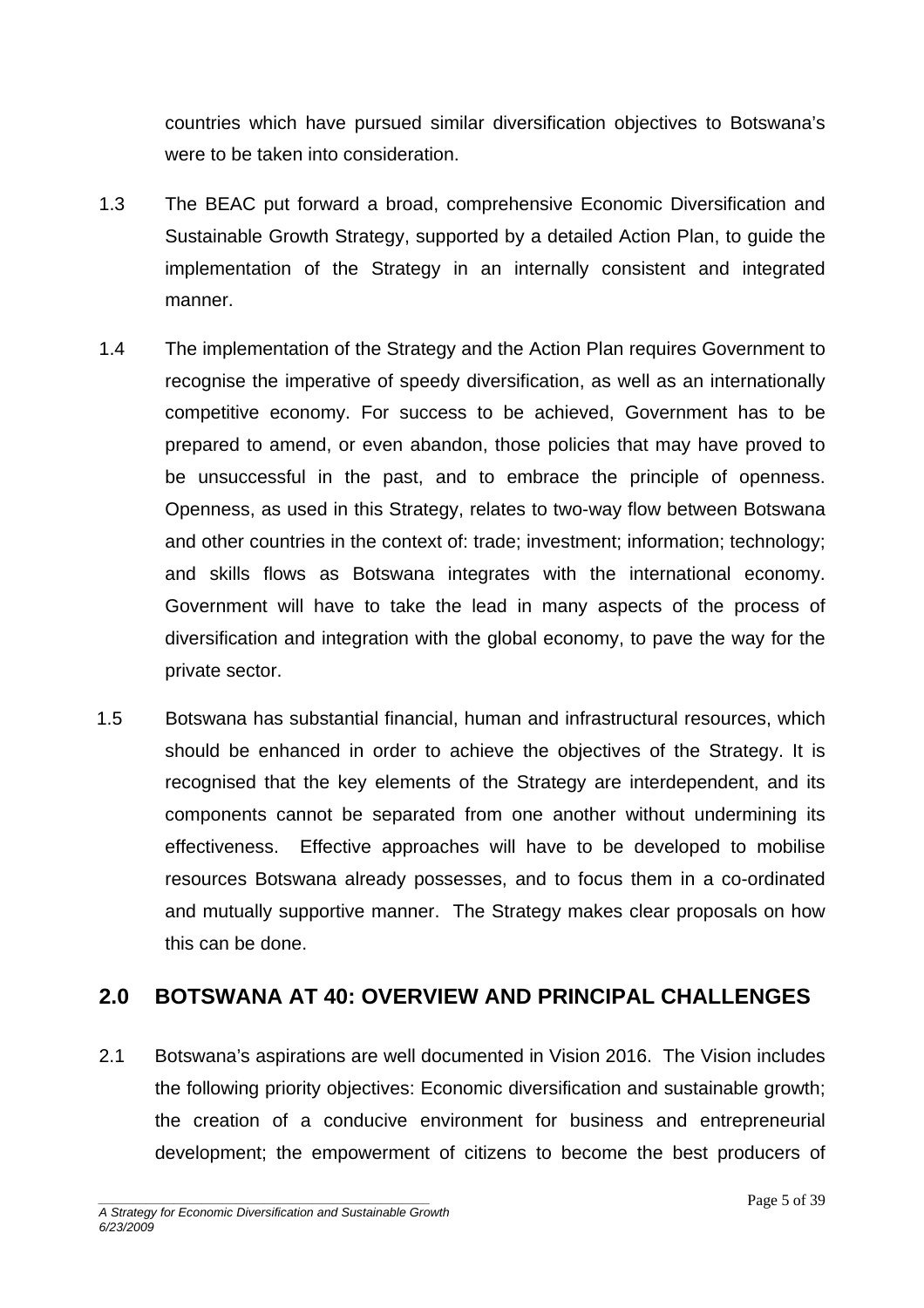goods and services; the pursuit of excellence through a new culture of hard work and discipline; the creation of a vibrant economy able to meet the competitive demands of the 21<sup>st</sup> Century and to attract investors; a significant reduction of the level of unemployment; the generation of new economic activities to fuel future growth; and the change of mindset of every Motswana to learn to compare themselves with the best in the world**.** 

- 2.2 Botswana has made very significant progress in the 40 years since independence in 1966, in terms of: the maturity of its democracy; good governance; strong institutional base; good physical and social infrastructure; consistently sound macro-economic management; and achieving one of the highest economic growth rates in the world over a long period.
- 2.3 The advances achieved in all these areas are the outcome of the very judicious and consistent utilisation of diamond resources for development. Strong and principled government has made it possible for Botswana to use best international practice and standards as its benchmarks, rather than those of its developing country peers.
- 2.4 Government is acutely aware that these past achievements will not automatically translate into future successes, unless the country is able to change dynamically to meet new regional and global challenges. Competitive pressures resulting from globalisation and regional dynamics have increased rapidly, and they will become more severe. In response, Botswana has to rapidly adapt to this quickly changing world, so as not to fall behind in terms of development, competitiveness and its international standing.
- 2.5 The economic and development models used in the past have served Botswana well, even though limitations have become increasingly evident. This is an unavoidable consequence of very significant changes in both the internal and external environments in the recent period. This dictates that Botswana will have to reposition herself for continued success. If Botswana wishes to move to the next higher level of development in line with Vision 2016, and if Government's aspirations for diversifying the economy and making it more sophisticated and private enterprise driven are to succeed, then dynamic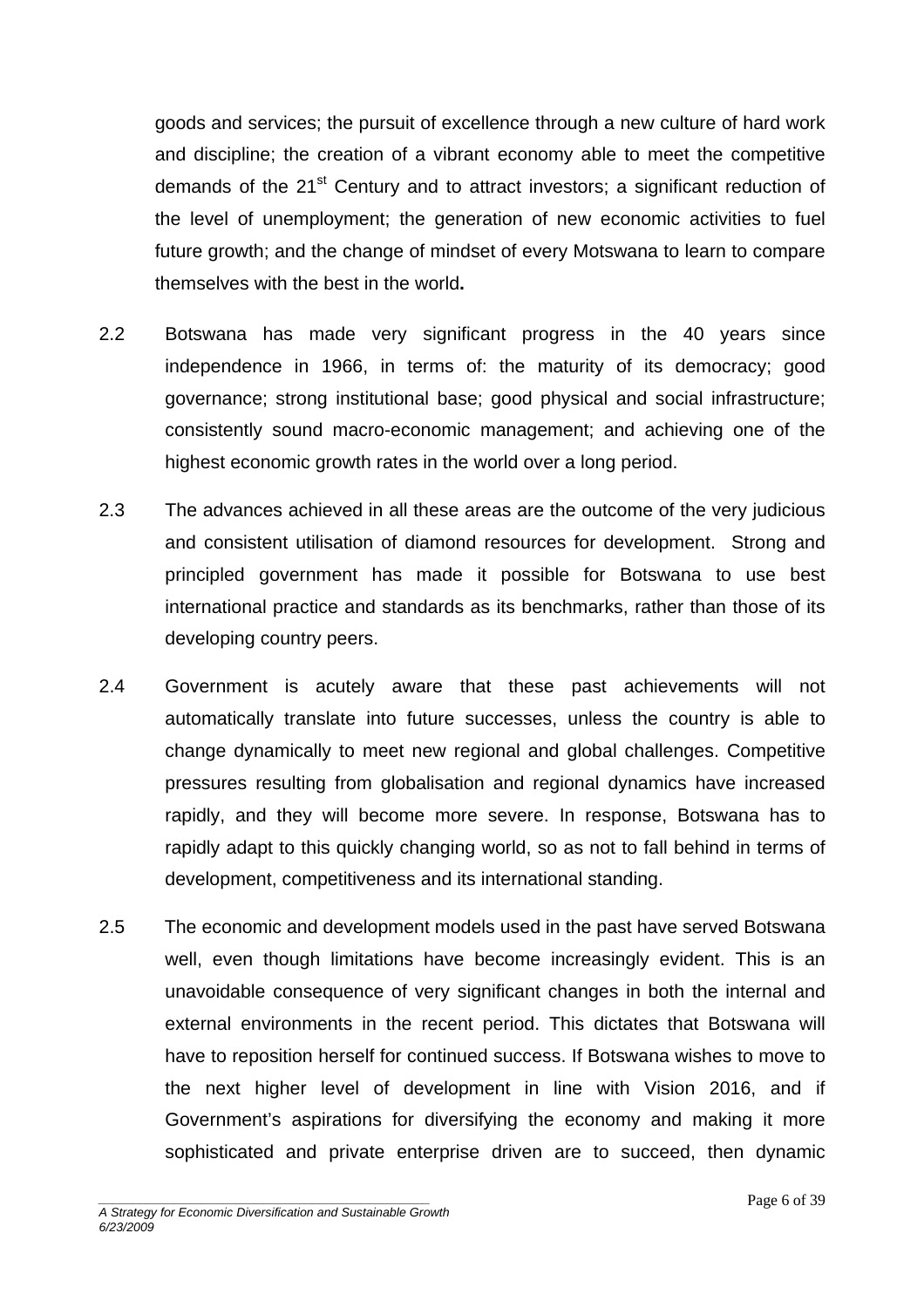structural and regulatory adjustments are imperative.

- 2.6 Continued success will also require a significant shift in mindset on the part of Government, business, and the population at large. Government therefore accepts that given the current starting point, the task of making Botswana competitive in the current world environment and elevating it to a higher level of development will require significant adjustments and a consistent commitment to this by all stakeholders.
- 2.7 Botswana faces both short-term and longer-term challenges, including the following:
	- Despite a number of past diversification initiatives, the economy remains substantially dependent on revenues generated by diamond mining, a nonrenewable resource;
	- The high economic growth rates achieved by Botswana over many years have not translated into a significant broadening of the economic base, specifically one featuring a strong private sector. Much of the country's growth continues to be largely government generated. It is still not driven by the business sector and private investment. This affects the sustainability of the country's economic growth negatively. However, steps are now being taken to create more opportunities for private sector growth and wealth creation, e.g the establishment of Local Enterprise Agency;
	- Botswana's narrow economic base continues to be dominated by mining and Government. The private sector remains highly dependent on general public expenditure through government contracts as well as consumption expenditure by civil servants;
	- FDI into Botswana has long been relatively low in absolute terms, but it has declined still further in recent years;
	- Annual Gross Domestic Product (GDP) growth has slowed in recent years, and achievements in this area now fall short of NDP projections;
	- Unemployment remains relatively high in general terms, particularly in nonurban areas;
	- The economy's ability to absorb even relatively well educated young people is negatively affected by shortcomings in the quality and relevance of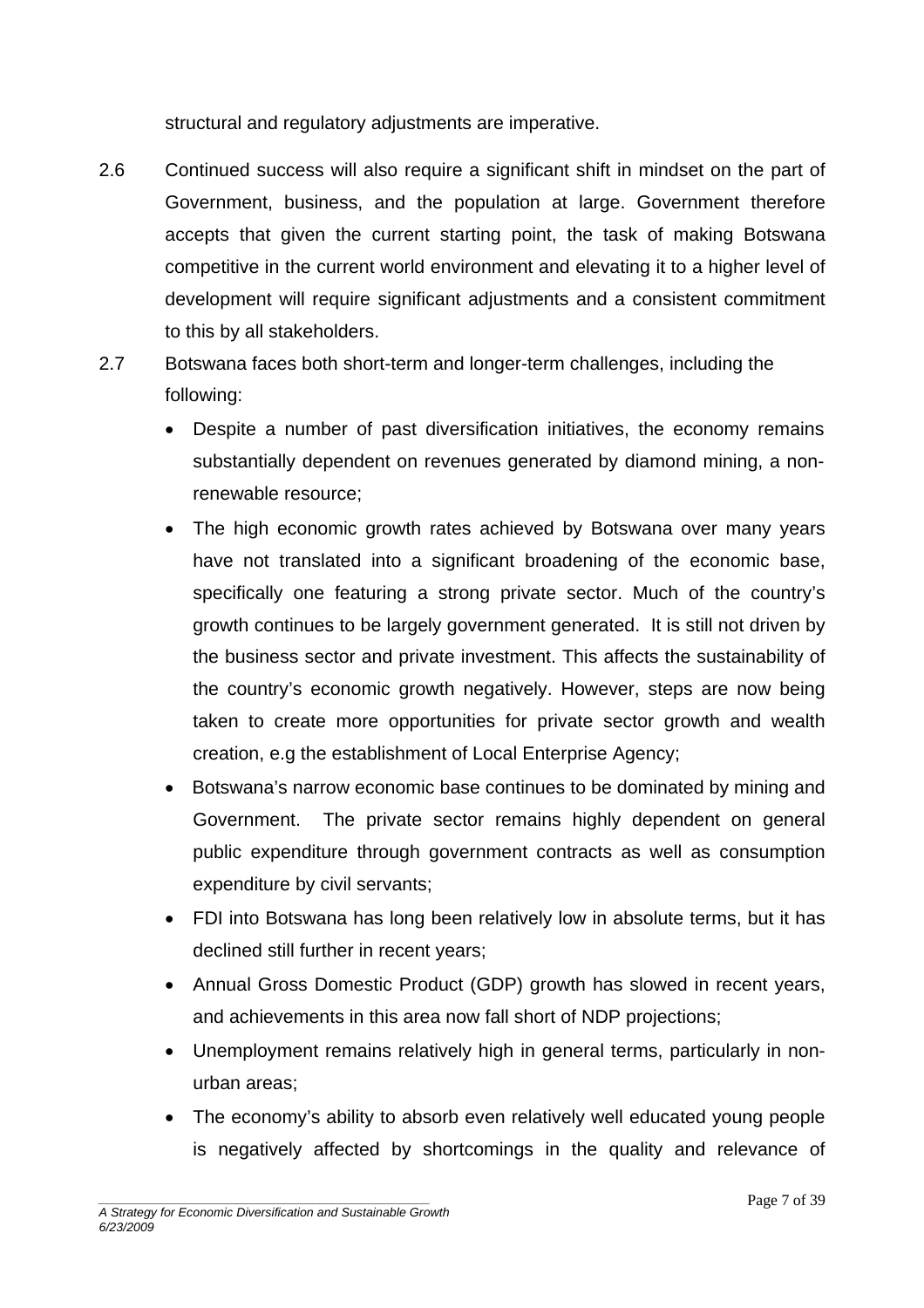education and a mismatch between skills development and actual requirements;

- A number of Government programmes have over time succeeded in significantly reducing poverty in absolute terms, but its levels are still relatively high and the income gap remains wide; and
- Efforts to give effect to the Privatisation Policy of 2000 and to implement the desired re-organisation and rationalisation of parastatals have been limited.
- 2.8 These challenges have been exacerbated by a prevailing mindset, which tends to be inward looking, rather than outward looking and orientated towards coping with meeting international competition.
- 2.9 Overall, the prevailing mindset in Botswana has not been very conducive for strong private sector development, FDI and hence diversification. Therefore, future diversification efforts should be focused on ensuring effectiveness of policies.
- 2.10 The realities of an increasingly competitive and global market environment must shape development priorities more so than in the past. Batswana should put more emphasis on self-reliance and wealth creation rather than expecting handouts from Government.
- 2.11 The prevailing mindset relates most explicitly to the manner in which the nation sees itself relative to non-Batswana stakeholders in different spheres of life. It also relates to the broad area of economic activities in Botswana, as well as their positioning relative to the region and the world at large. Mindset change, including an emphasis within citizen empowerment policies on capacity building, and taking decisive actions to achieve economic openness have thus become essential. These are closely related concepts and require policies designed to ensure success in Botswana's efforts to achieve the next higher stage of development.
- 2.12 Historically, Government's empowerment policies have been driven principally by a desire to address the prevailing high levels of unemployment and poverty, and a wish to accelerate citizen participation at all levels of the economy. However, some of the current policies have primarily yielded short-term gains for those few who were in a position to take advantage of the privileges derived from these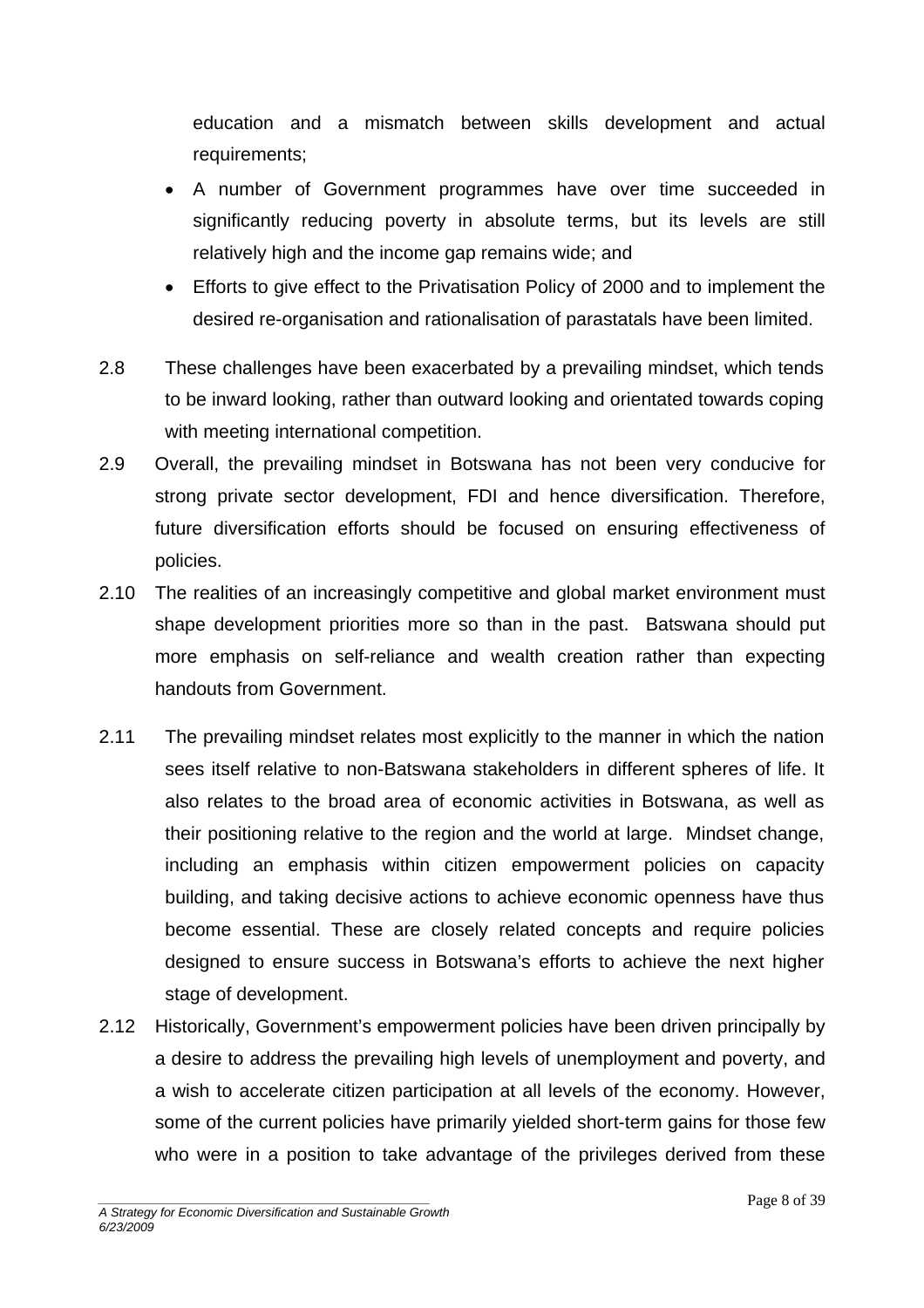<span id="page-8-0"></span>policies. They revolve principally around the issue of entitlement, rather than selfreliance and wealth creation, and this has encouraged rent-seeking behaviour. The future approach should promote increased local and foreign investment, as well as the growth of joint ventures between local and foreign firms. This will enable Batswana to graduate from small to medium and large scale businesses.

- 2.13 Future policies must aim at fostering more effectively the emergence of competitive, sustainable local enterprise**,** and the broadly based development of skills required by an open and competitive economy. Equally, these policies must sufficiently empower citizens as entrepreneurs and as producers of goods and services aiming to pursue excellence through a new culture of hard work and discipline. They will also have to deal effectively with structural unemployment. This is a prerequisite for achieving government's key policy objectives of broadly based sustainable development and consistently rapid economic growth.
- 2.14 The fact that some well intended past policies may have fallen short of achieving both their social and economic objectives makes it imperative to address the prevailing structural deficiencies vigorously, in a determined and focussed manner. This must be done with a high degree of urgency, realism and creativity.
- 2.15 Especially important is an effective reorientation of citizen empowerment policies, to make them consistent and compatible with a new approach, whose main thrust is directed at creating an open, outward looking and internationally competitive Botswana.

### **3.0 ANALOGUE COUNTRIES - LESSONS LEARNED**

3.1 The diversification and growth efforts of a number of analogue countries are highly relevant to Botswana – for instance Malaysia, Dubai, Costa Rica, Singapore and Mauritius. Their experience confirms that meaningful economic diversification can be achieved within the estimated window of some 10-15 years that is open to Botswana before revenue flows from existing diamond resources may start to diminish. Some of these countries indeed succeeded from an economic starting point significantly less favourable than that of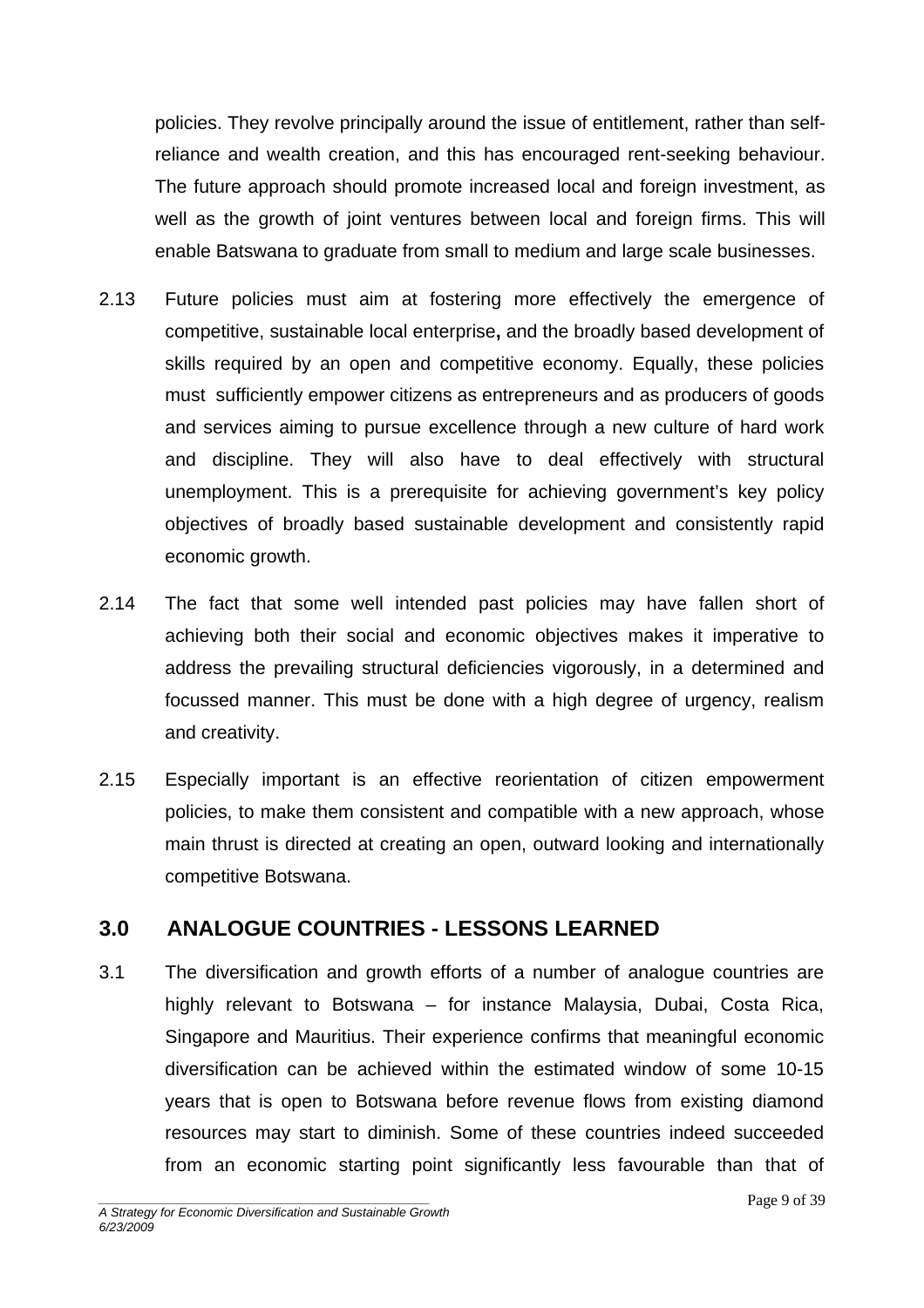Botswana.

- 3.2 The central conclusion in each case was that the respective governments recognised that economic diversification strategies would only succeed once the right kind of enabling framework was put in place. The enabling frameworks in these countries shared many of the following common features:
	- Recognition by the respective governments of an absolute and urgent need to diversify. This included a willingness to amend or discard past unsuccessful policies and programmes;
	- Embracing the principle of openness. This is a prerequisite for success in today's globalised and highly competitive world;
	- A general preparedness by the respective governments to launch not only highly focussed outward looking policies in order to leapfrog other countries in the region, but even more importantly, a firm commitment to translate such policies into action;
	- Most of the reference governments' readiness to take a strong, determined, highly visible and even audacious reform measures, and to become lead investors in important projects;
	- Making systematic, determined efforts to upgrade the skills and capabilities of their workforces. In most instances this was achieved by forging strong industrial - academic linkages;
	- Creativity in exploiting their respective geographical locations;
	- Identifying and creating champions for each major project or initiative;
	- Creating clear structures for decision-making about what needs to be done, and who should do it;
	- Creating an overall business climate highly conducive to private and foreign investment;
	- Focussing efforts in areas in which the various countries had created, or could create comparative advantage or niche opportunities;
	- Creating a competent, motivated, flexible, responsive, and business-friendly public service; and
	- Internationally branding their countries in a highly effective way.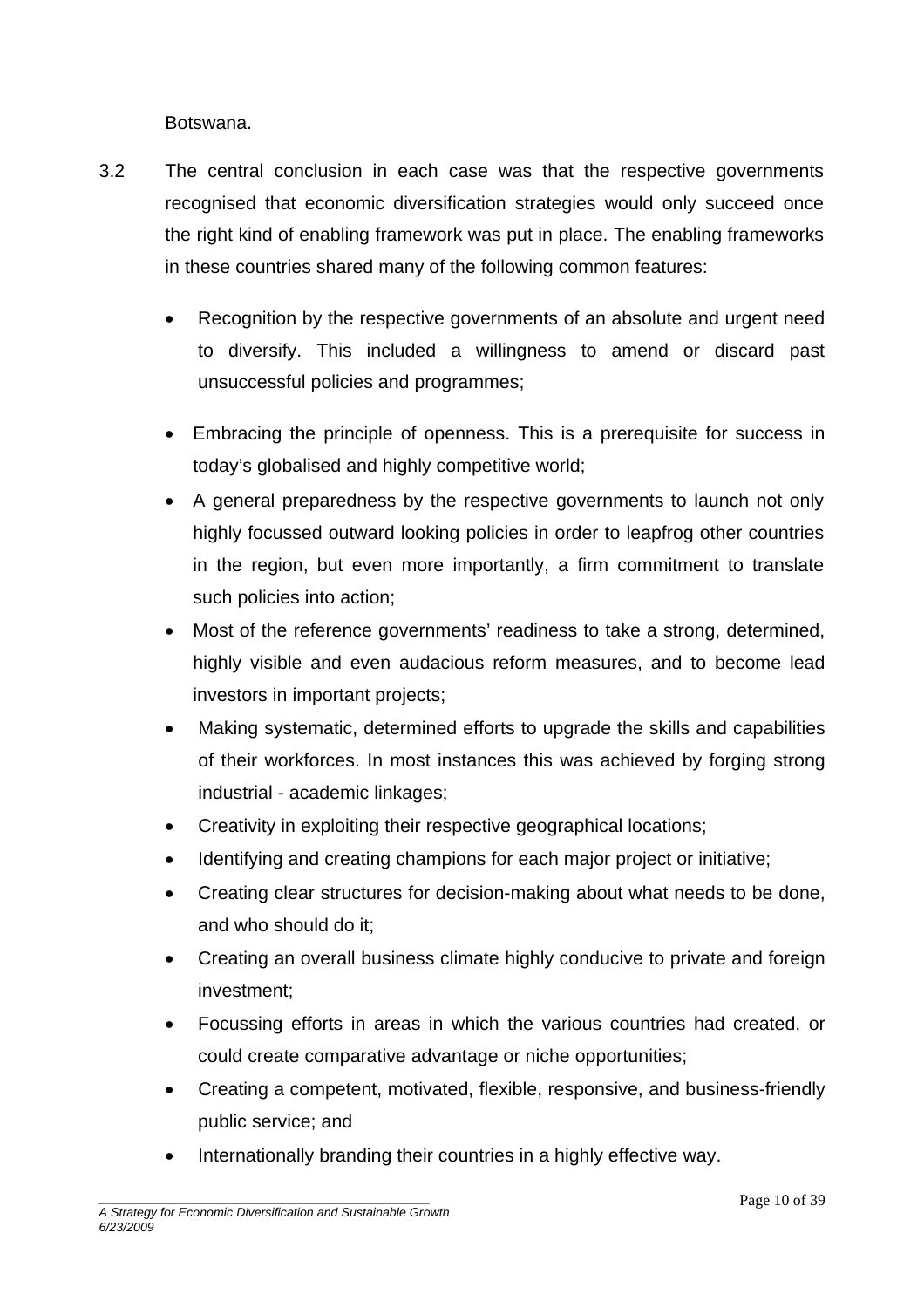<span id="page-10-0"></span>3.3 The Strategy developed for Botswana has drawn from these experiences and adapted them to reflect and accommodate specific situations and special considerations applicable to Botswana.

## **4.0 THE STRATEGY FOR ECONOMIC DIVERSIFICATION AND SUSTAINABLE GROWTH**

#### **4.1 General Perspectives**

- 4.1.1 The Strategy for Economic Diversification and Sustainable Growth contains specific policies and support measures that are required to create an overall enabling framework for both diversification and growth. This includes the creation of specific, appropriate structures and mechanisms to support this process, mainly using existing institutions, reformed or rationalised as necessary. The Action Plan underpinning the Strategy serves as the vehicle for driving and guiding specific efforts required, and it outlines the measures required to give effect to the broad recommendations contained in the Strategy.
- 4.1.2 The implementation of the Strategy in all its interrelated dimensions requires the entire Nation to accept diversification as an imperative, and to accept that appropriate, significant changes must be made to a number of inhibiting and or demonstrably unsuccessful policies.
- 4.1.3 To successfully establish the Strategy as a guiding principle, and implementing the derived actions which are required to give effect to it, will critically depend on the effective co-ordination of the roles and contributions of numerous parties in both public and private sectors. This requires the following:
	- All participants directly or indirectly involved in the diversification process must fully understand the tasks at hand, and their respective roles; and
	- All inputs have to be complementary, mutually supportive, and they must be provided in a transparent fashion.
- 4.1.4 To facilitate the necessary transformation and the Strategy's underpinning initiatives, a Government Implementation Coordination Office (GICO) has been established within the Office of the President. The principal purpose of the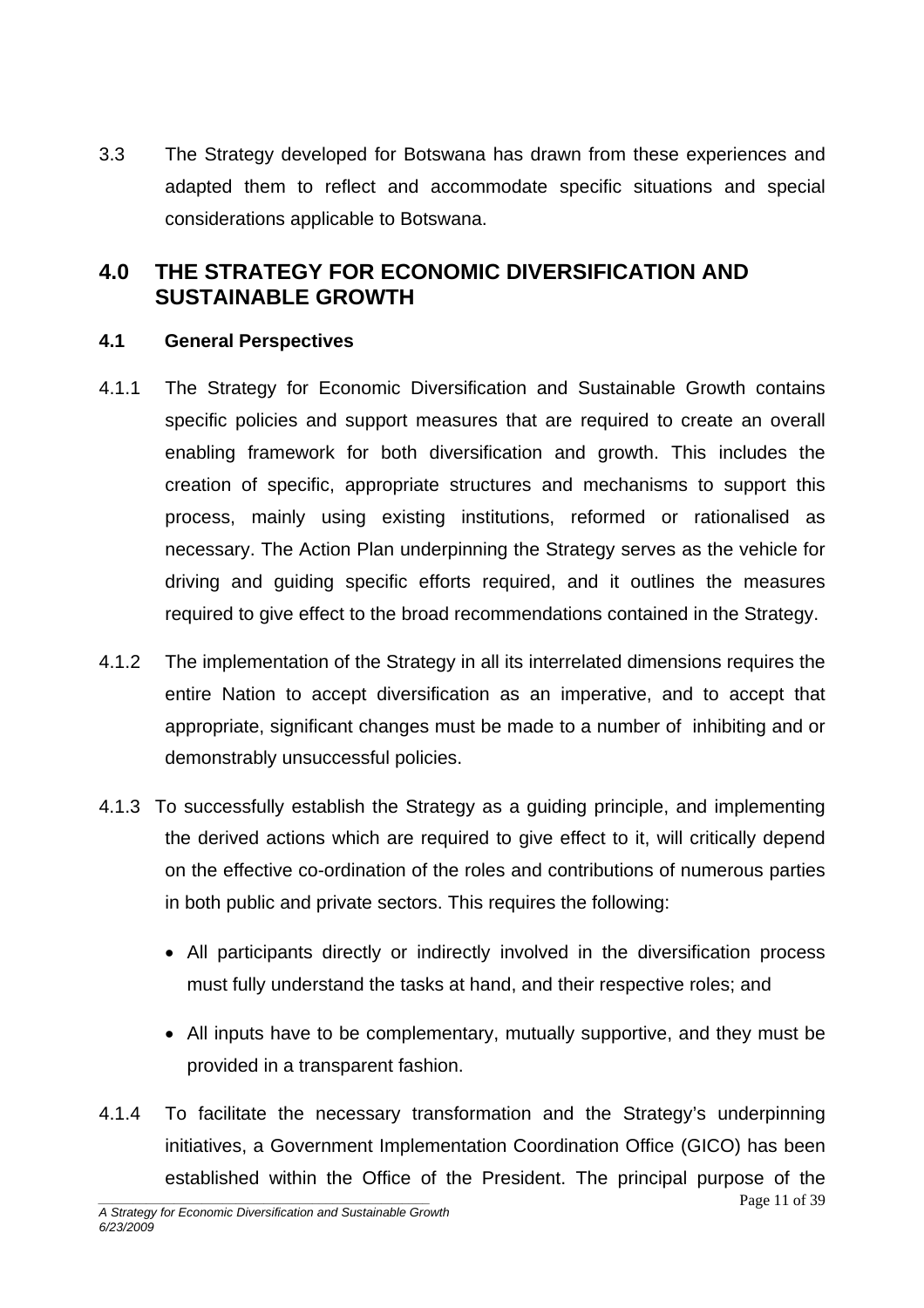GICO is to guide, coordinate and support the implementation by Ministries of actions and projects flowing from the Strategy, as well as other policies and projects. The operational responsibility for project activities will rest with the respective line Ministries.

- 4.1.5 The Strategy identifies listed under five headings a number of related actions and instruments to achieve economic diversification and sustainable growth as follows:
	- Creating an Enabling Framework;
	- Mindset Change, Openness and Empowerment;
	- Policy and Institutional Matters;
	- Instruments in Support of Diversification Initiatives; and
	- Projects to drive Diversification.

#### **4.2 Creating an Enabling Framework**

- 4.2.1 Economic diversification and sustainable growth cannot succeed unless an appropriate supportive enabling framework is put in place. At its base, this framework requires, amongst others, the following elements - which government accepts as essential:
	- Ensuring continued political stability, internal security, shaping a strong education system to reflect changing needs arising from diversification, extensive skills development, supported by continued sound economic, monetary and fiscal management - augmented by creative new approaches;
	- Making decisive efforts to deal firmly with performance impediments, by:
		- o Addressing bureaucratic inefficiencies;
		- o Rolling back a culture of entitlement;
		- o Making concerted efforts to improve work ethics; and
		- o Reacting quickly to corruption;
	- Creatively addressing the issue of reserved and/or negative attitudes towards foreigners and towards "opening up" the economy;
	- Creating a new incentives-based structure (the so-called Diamond Rating System), in order to actively promote citizen economic empowerment. This system focuses mainly on the enhancement of professional and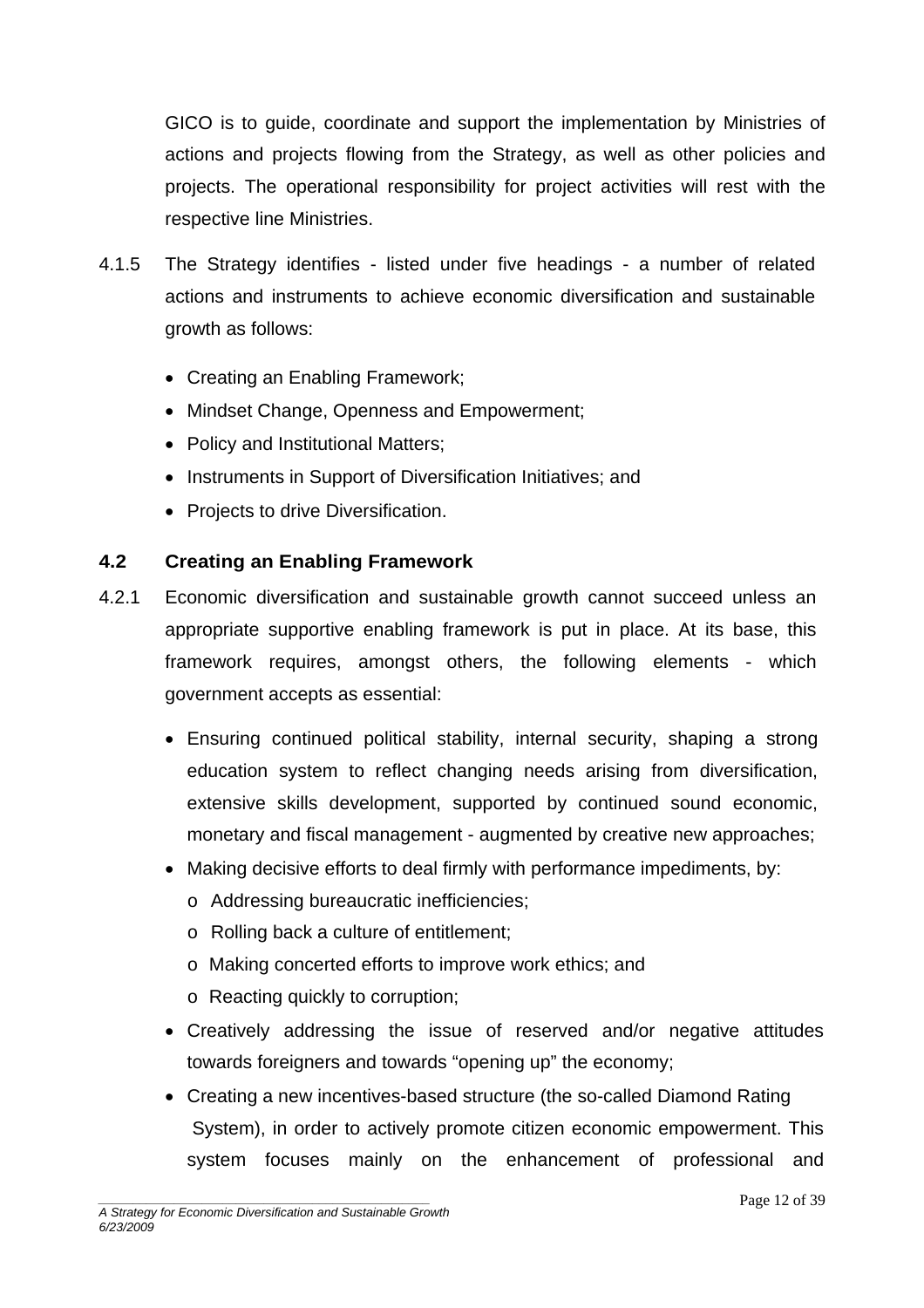entrepreneurial capacity and opportunities for Batswana;

- Opening up to the international economy, by:
	- o Ensuring greater openness to labour, capital, skills and providing secure reasonable land to non citizen investors;
	- o Adopting an Open Skies policy for air travel so as to lower business costs and favour tourism development; and
	- o Taking action to remove restrictions which constrain business and tourism growth, in the form of cumbersome customs procedures, non-tariff barriers and visas.
- Making clear that Government will decisively lead the economic diversification process, including acting as a lead investor where justified, to pave the way for the private sector. Also, ensuring that this process will be effectively coordinated at all levels between the different Ministries most directly associated with the diversification process;
	- Implementing a programme of accelerated, comprehensive deregulation. This is critically important, because without deregulation, other efforts will not generate the required results;
	- Actively encouraging the creation of a new culture of risk taking. This requires important changes in policies, administration and structures;
	- Recognising and accepting the indispensable role of well conceived FDI ventures, and welcoming the accompanying technical skills foreign investors bring to the country. This implies accepting the principle that appropriately structured FDI generates additional capabilities and wealth opportunities;
	- Committing relevant Ministries to provide immediate, dynamic solutions for business, investment and growth inhibiting problem areas, primarily being:
		- o Work and residence permits;
		- o Licensing and permit procedures at all levels;
		- o Company registration processes; and
		- o The availability of land and its secure tenure.
	- Progressively shifting the economic balance from the public to the private sector through various kinds of privatisations, and increasing efficiency in the process. In addition, as a high priority, examining the feasibility of rationalising the large number of parastatal institutions that currently deal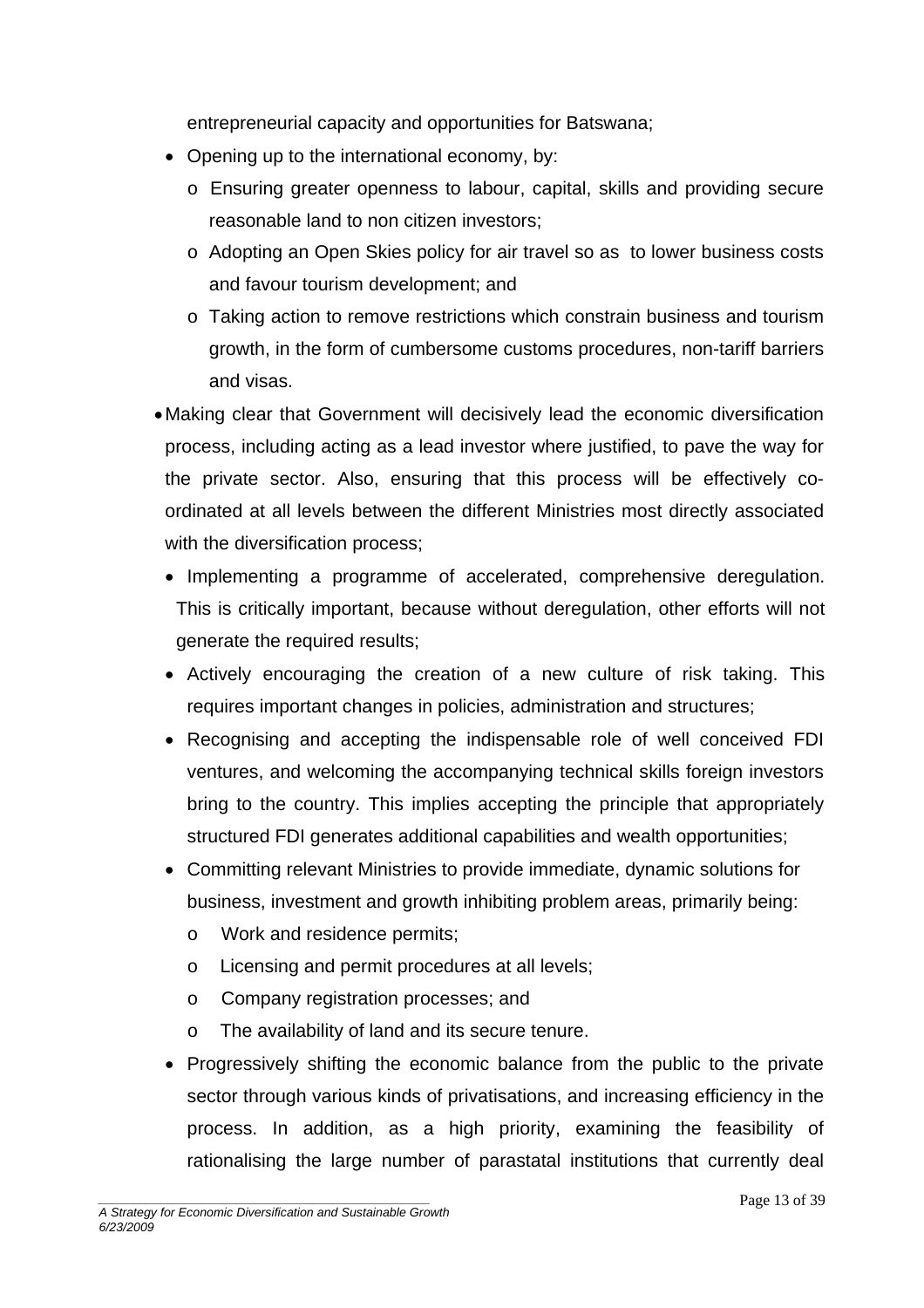relatively inefficiently with economic development and export promotion, and making these efforts cost effective;

- Examining options for making the fiscal/financial management and planning process even more dynamic and flexible, including examining the feasibility of introducing a rolling development plan and multi-year budgeting. The objective of this examination will be to find ways to enhance government's ability to be responsive and adaptable to the country's continuously changing needs, to accommodate Botswana's now more advanced stage of development, as well as its future more private sector orientated character;
- Committing to a gradual transition of government accounts from the current system of cash based accounting, to the more efficient system of accrual accounting, applicable to all aspects and levels of government finance. The advantages of accrual accounting are that it allows Government to control better the efficacy of its expenditure, makes possible the establishment of real time financial positions, accurately tracks the progress of projects, and establishes the full costs of all government actions; and
- Ensuring that Botswana has a state of the art ICT infrastructure that is competitively priced to facilitate private sector growth and transform service delivery through efficient and effective e-Services in government and the private sector.

### **4.3 Mindset Change, Openness and Empowerment**

4.3.1 Government recognises that for the Strategy to be successful, the globalisation process has to be fully embraced by all. Major initiatives are required to educate and inform the population on how these trends will increasingly impact on every aspect of Botswana's economic life. To be able to respond to the globalisation challenge, Batswana collectively and individually will have to develop the capacity to compete on equal terms and succeed in this rapidly changing environment. It is imperative that a creative, forward-looking empowerment policy be launched. Its focus will be on enabling Batswana to obtain not only the skills and enhanced business capacities, but also on facilitating access to appropriate financing to enable them to compete successfully regionally and internationally. Constructive empowerment options must also embrace vehicles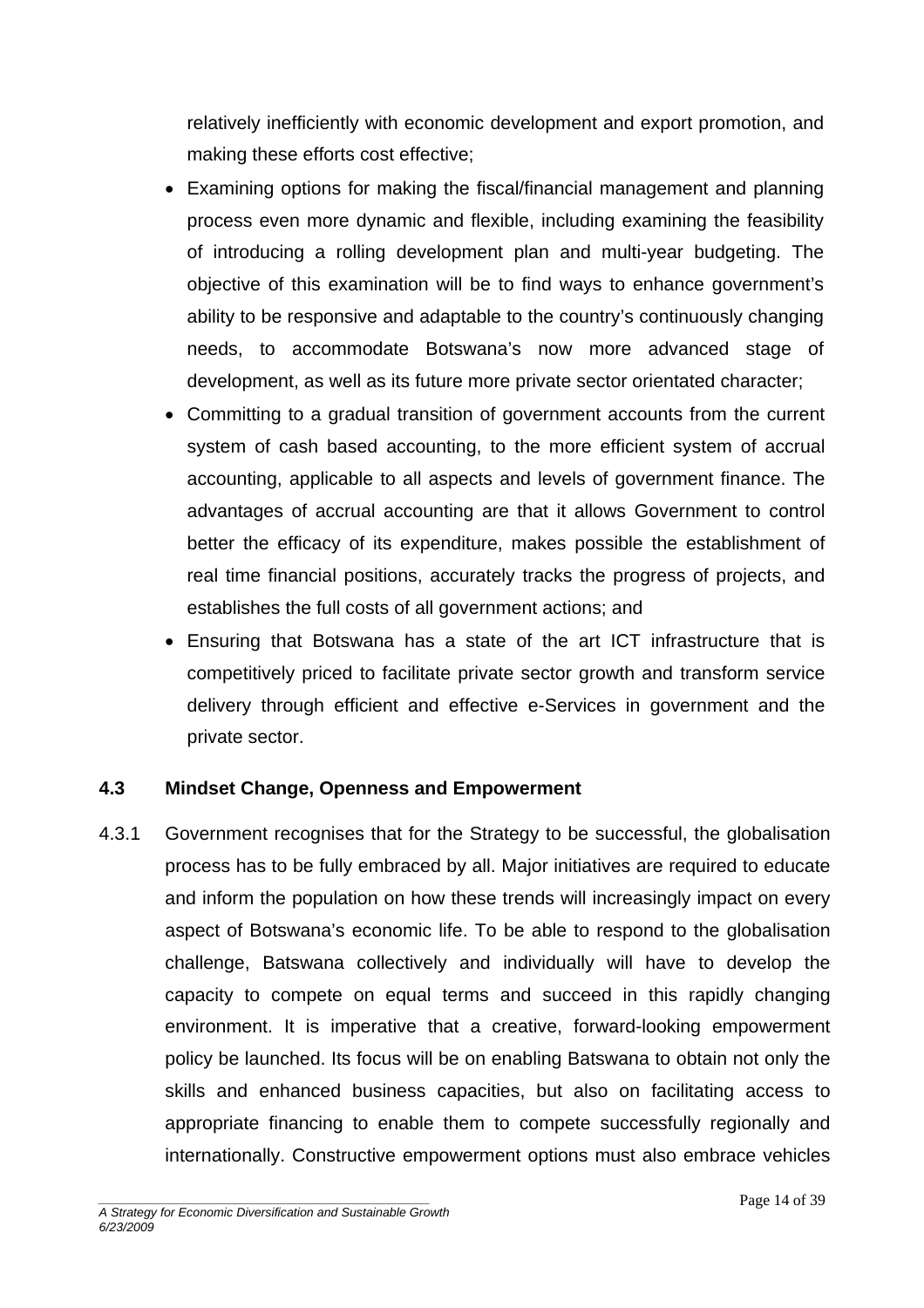to promote joint venture opportunities with larger existing companies and new FDI ventures.

4.3.2 By adopting this approach, Government intends to lay the foundation for an economy with significantly enhanced capacity, one capable of generating high value added activities and high quality employment. This empowerment policy will be referred to as Citizen Empowerment through Excellence (CEE).

Citizen Empowerment through Excellence will focus on the following:

- Placing significant emphasis on providing structures and incentives that serve to improve the business capacity of Batswana apart from general measures to enhance the international and regional competitiveness of Botswana as a business location and FDI. In addition to systematic training and business development efforts, this entails the provision of incentive structures to promote procurement from small and medium enterprises, and for large domestic and FDI companies to enter into constructive procurement partnerships and joint ventures. The development of new economic activities and infant industries will be promoted, where cost/benefit analyses indicate scope for these becoming competitive ventures;
- Providing measures to systematically improve the business and technical capacity of Batswana to compete in a globalised economy;
- Establishing a broad acceptance that foreigners, investors and professionals can play important roles in empowering citizens, for instance, as sources of technology, links to international markets, risk capital generation, new highlevel employment, platforms for joint ventures, etc;
- Explaining to the nation that creating new employment opportunities for Batswana - regardless of whether or not locals or foreigners own an enterprise - is an effective way to a successful, broadly based empowerment of citizens;
- Improving entrepreneurship and business development throughout the population;
- Changing the position of Government within society and its role in the economy by creating space for business through extensive outsourcing,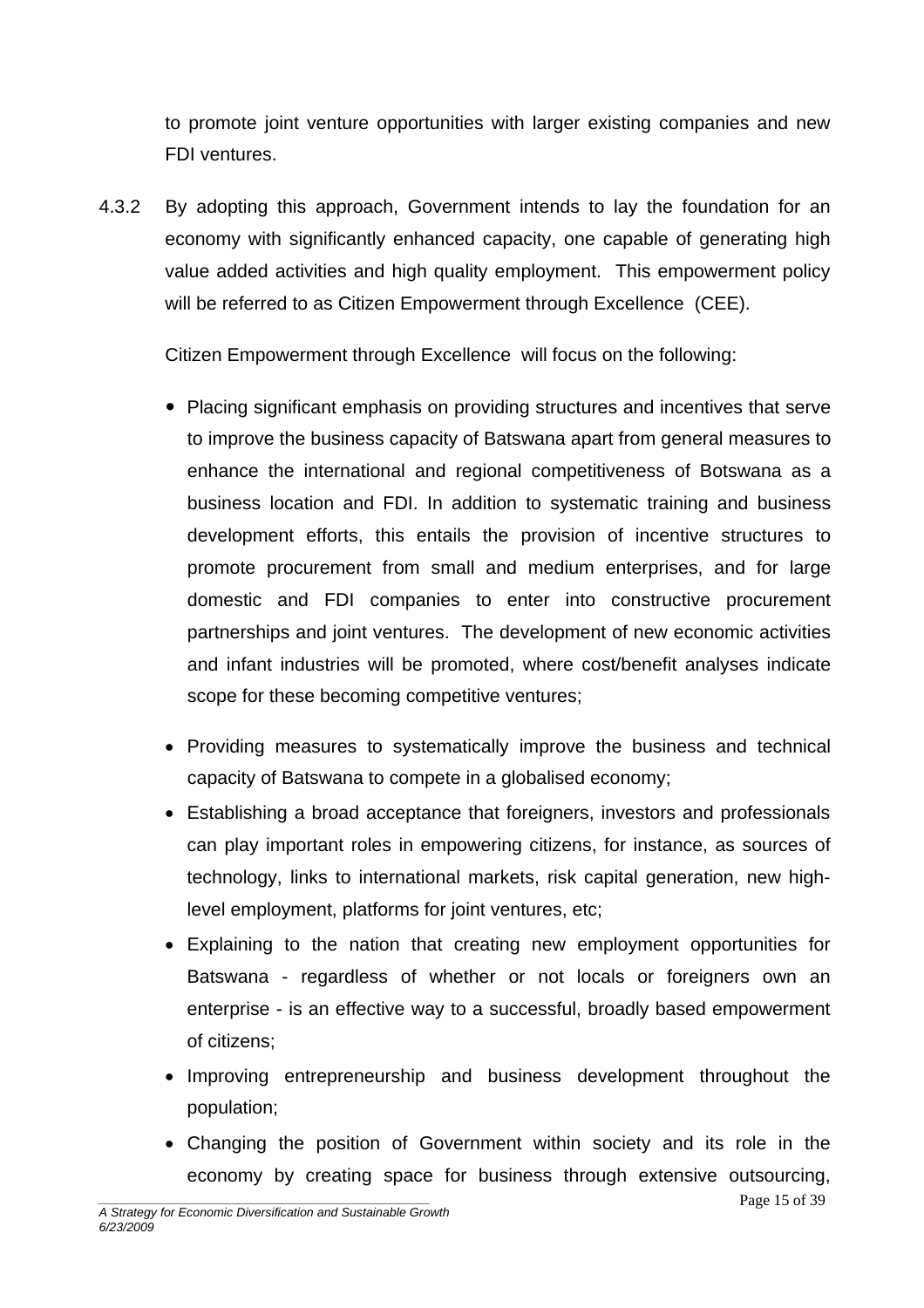Public Private Partnerships (PPP) and the outright privatisation of parastatals. This will provide a new framework for an efficiently functioning society and private sector driven economy. Government will thus progressively shift its role over time, to act principally as a facilitator and as an efficient administrator and regulator;

- Changing meaningfully Government's approaches to promoting business and economic activity, shifting it away from acting primarily as protector of local interests, to instead becoming a positive promoter and partner in the creation of new enterprises and private sector projects;
- Providing appropriately creative, flexible, attractive and internationally highly competitive tax structures and incentives, in order to generate local and foreign investment;
- Providing appropriate rewards to companies for creating new employment, promoting innovation and the use of advanced technology, as well as for improving technical skills and staff efficiencies in general; and
- Creating incentive structures that will encourage joint ventures between local and international enterprises. This is intended to open doors for Batswana entrepreneurs into big business, whereas current reservation policies tend to largely channel citizens towards marginal, small business.
- 4.3.3 Government is aware that the realisation of the new Strategy will require considerable efforts to be made by all concerned. It will necessitate creative decision making and firm follow-up action. As stated in Vision 2016: Botswana needs a bold strategy - the time has come to take calculated risks and aim at high targets.
- 4.3.4 Government also accepts that a fundamental change in the prevailing and deeply entrenched mindset in Botswana is central to any successful economic diversification effort. To be successful and competitive, Batswana have to change the way they see themselves relative to non-Batswana stakeholders in many spheres of life. This applies particularly in the broad area of economic activities, and the way the country pursues its economic relations with the region, and the world at large.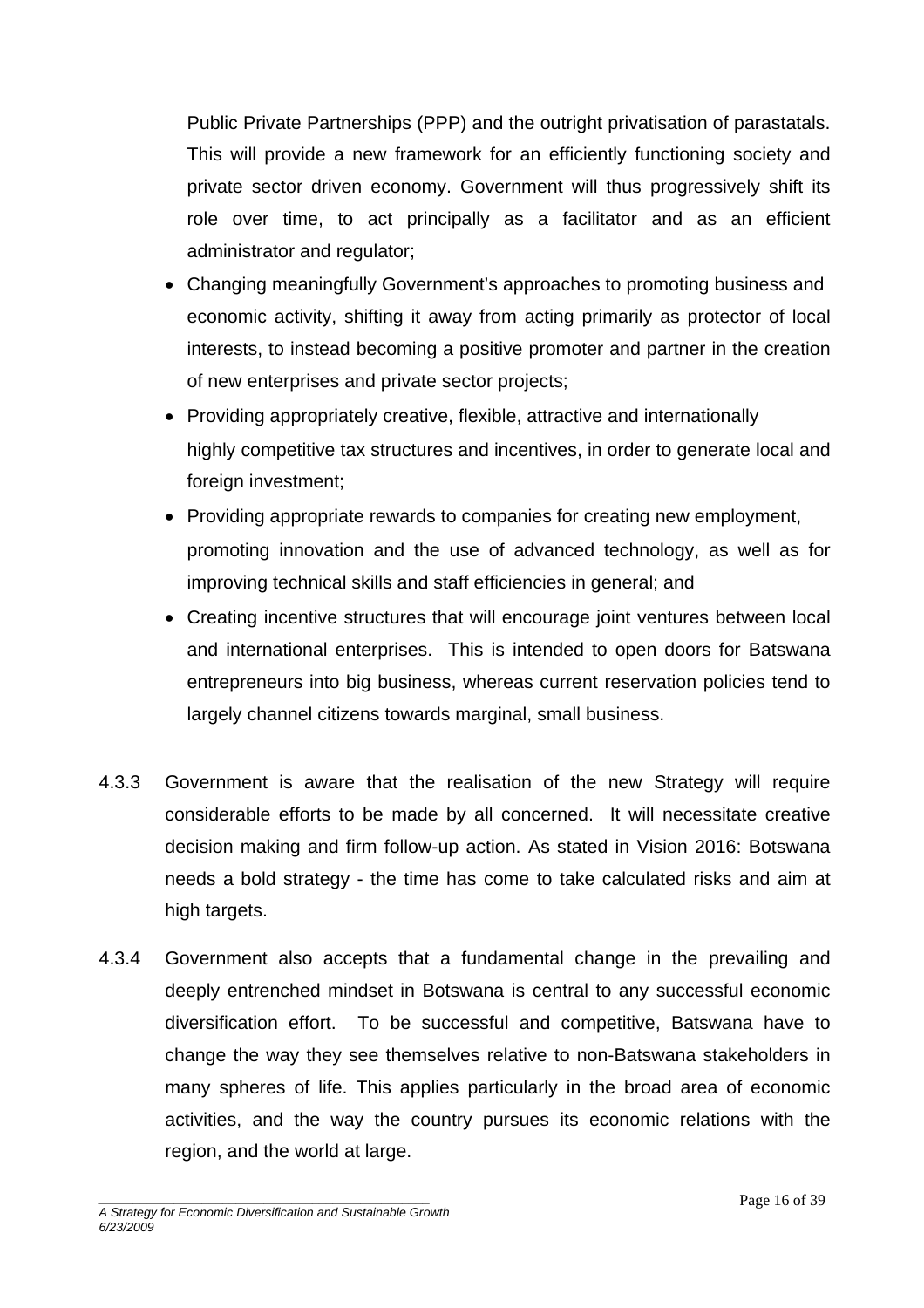- 4.3.5 Sustainable success requires a re-orientation of current education policies, in order to ensure that Botswana's educational system will in future deliver the required skills. This requirement includes an even more extensive re-orientation of secondary and tertiary education towards the needs of today's international world than had been sought through previous initiatives.
- 4.3.6 Repositioning the education system to serve a dynamic private sector borne economy also requires a reorientation of admission criteria for universities, as well as dynamic vocational training. Both must be sharply focussed to ensure job ready outcomes.
- 4.3.7 Curricula design, the way courses are structured, and the way subjects are taught all require meaningful adjustments. This is to ensure that graduates will have relevant skills for which there is a real demand.
- 4.3.8 In the most general terms, Government accepts the challenge presented by the changing environment to invest even more heavily in the development of human capital in all sectors (public and private), at all levels, and to the very highest international standards.
- 4.3.9 Citizen Empowerment Through Excellence will best be realised by addressing simultaneously mindset change, reorienting primary, secondary, university and vocational training, as well as creatively incentivising advanced in-service training in the private sector, and by combining this approach with simultaneously creating a genuine openness of the economy.

### **4.4 Policy and Institutional Matters**

- 4.4.1 **Macroeconomic and Monetary Matters:** Although the exemplary macroeconomic stability of past years has contributed to Botswana's very high sovereign credit rating, there remains scope for improvements in certain respects. Key among further dynamic changes and adaptations required to take Botswana into the future with similarly high ratings are:
	- The introduction of measures which will improve the efficiency of spending on development projects, and putting in place appropriate financial controls and tracking mechanisms. Chief among the tools that can help achieve this is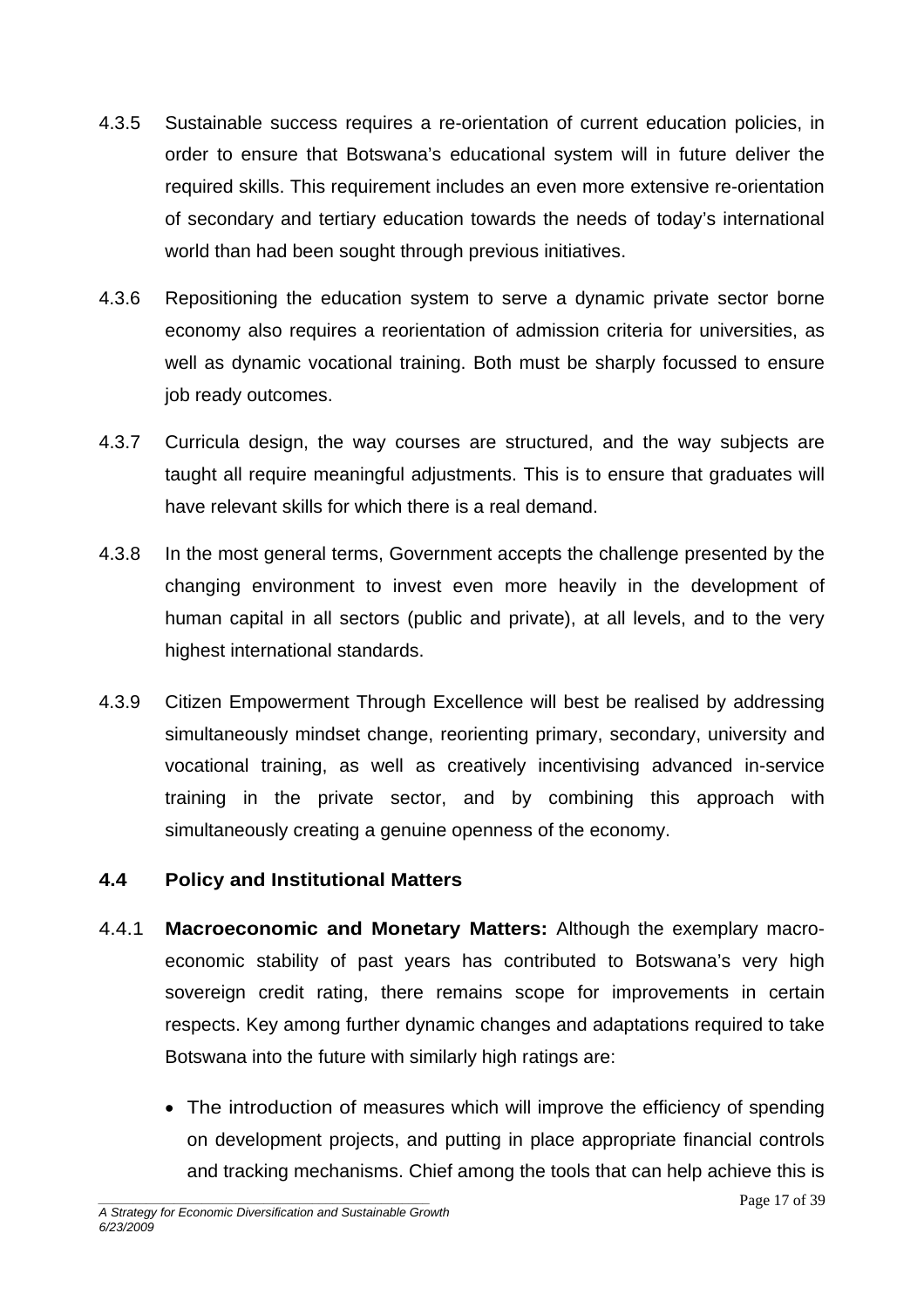a change from the system of government accounting on a cash flow basis to accrual accounting in line with international trends. In view of the magnitude and complexity of the challenge, it is accepted that this will be a gradual process;

- Ensuring the continued stability of the financial sector. Equally important is the achievement of further improvements in the efficiency of monetary management, including the effective handling of the interplay between inflation, money market and bond interest rates, and the exchange rate;
- Putting in place measures to achieve a deepening of, and increase in, the sophistication of local financial markets; and
- Improving the co-ordination of monetary and fiscal policies between the Ministry of Finance and Development Planning and the Bank of Botswana.
- 4.4.2 **Taxation**: The Government of Botswana desires to stimulate economic diversification and to gain a more advantageous position in an environment of intense international and regional competition for FDI. To this end, it is intended to subject the tax system to a thorough re-evaluation. Government commits to conducting a comprehensive benchmarking exercise of the Botswana tax and investment incentive structure, in order to make the overall tax system more investment friendly and able to attract meaningful FDI. Government accepts that while Botswana's corporate and personal tax rates are not very high in nominal terms, their relative competitiveness has been eroded by meaningful reductions of company tax rates in competing economies, and by extensive business formation and investment incentives being offered elsewhere. From an administrative and compliance point of view, the current tax structure may be too complex, and it should therefore be possible to improve tax compliance by simplifying the tax system and improving tax administration. Government will undertake a comprehensive review of the tax system in this regard. The focus of this exercise will be on the evaluation of creative alternatives aimed at achieving an optimal balance between tax justice, economic efficiency and compliance by taxpayers. The review will also deal with the specific requirements of "Free Zones" designed to serve as special purpose vehicles to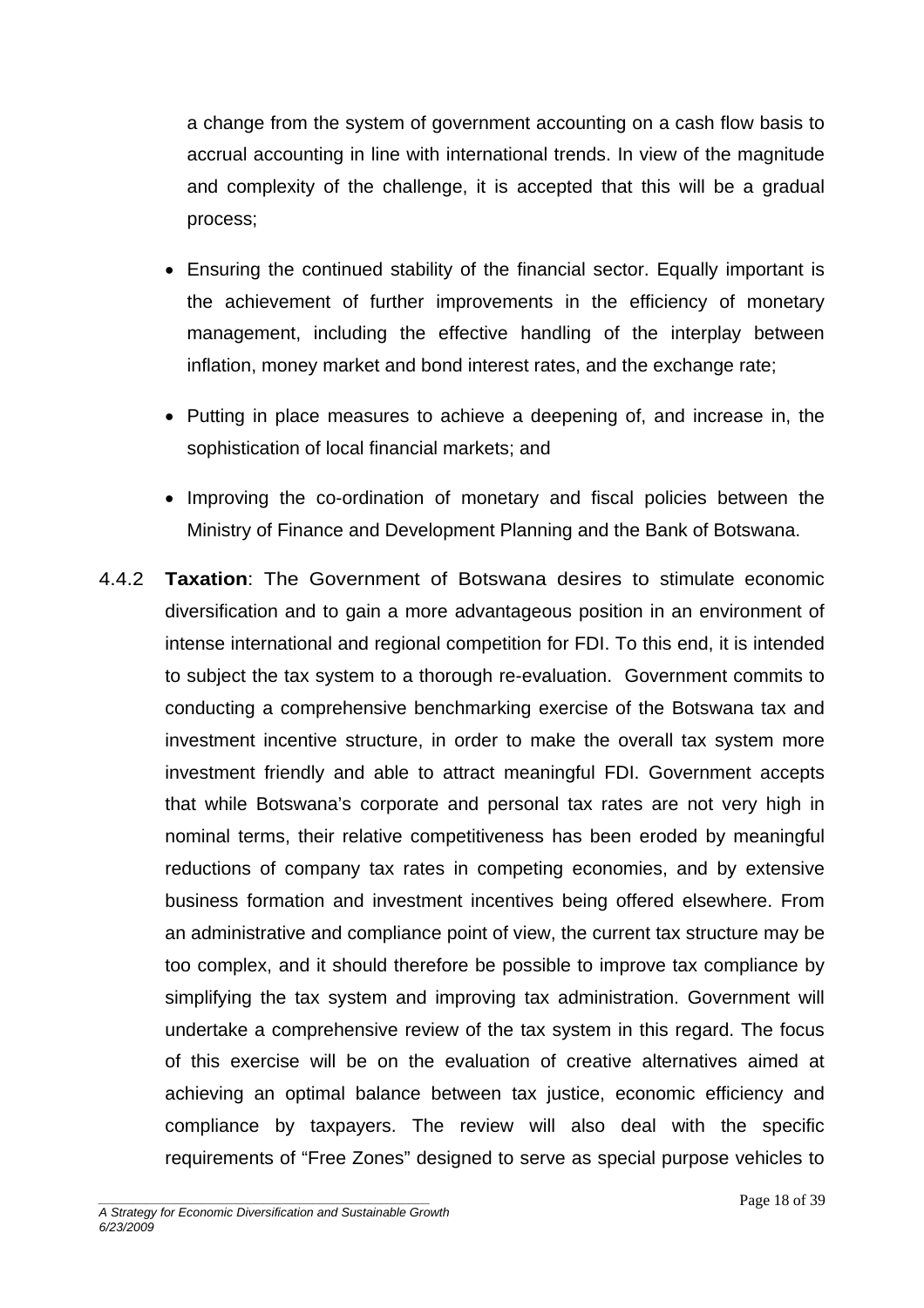attract specific FDI and local investment in high technology and high valueadded services.

4.4.3 **Work and Residence Permits**: The problems related to securing work and residence permits by non-Batswana, and specifically the waiver and appeal system often resorted to in the past, have been a major obstacle to FDI inflows. This has inhibited the broadening and speeding up of economic development. Potential FDI inflows and the expansion of existing business activities have been held back by inefficient processes and long processing delays. Occasional objectionable treatment of some applicants may have contributed to negative investor perceptions. In terms of the Strategy, Government commits itself to addressing these issues as a matter of urgency, by introducing comprehensive, economy friendly and professional new procedures, including:

- Effective processing of applications and appeals;
- The introduction of a "One Stop Investment Shop" at the Botswana Export Development and Investment Authority (BEDIA) in which other relevant bodies will participate to make the handling of work and residence permit applications by new and existing investors business friendly on a permanent basis;
- A review of applicable Acts and regulations. Resulting legislative amendments will be shaped to reflect latest global economic and investment benchmarks; and
- The creation of a National Skills Register which will define the nature and quality of human resources available in Botswana in order to facilitate the process of balancing social and economic/investor interests.
- 4.4.4 **Company Formation**: Steps will be taken to immediately and significantly improve the attractiveness of the Business Location Botswana by simplifying and speeding up various processes. This will be done by meaningfully simplifying and reducing the number of bureaucratic steps required for establishing businesses, speeding up processing, and by creating a highly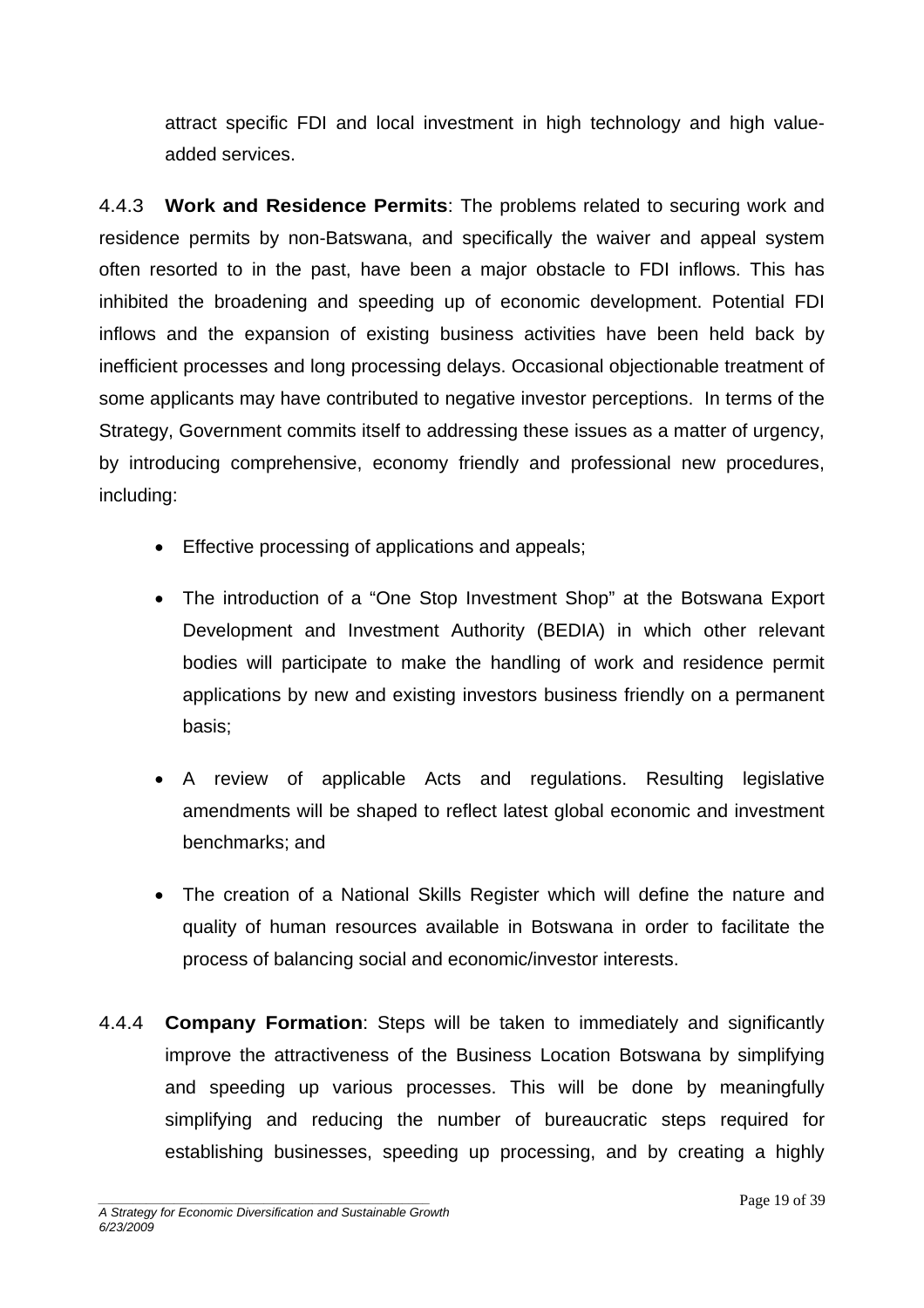professional government/business interface. Simplifying company registrations and the re-engineering of other establishment processes, the computerisation of the functions of the Registrar of Companies, and BEDIA becoming an effective "One Stop Investment Shop" will give effect to this.

- 4.4.5 **Streamlining and Rationalising Business Licensing**: Government accepts that the business licensing and regimes also have to be dynamically adjusted over time, in order to optimise the attractiveness of the business location in Botswana. This adjustment will be initiated by the introduction of a system that features indefinitely valid licences, subject only to payments of annual fees. The reservation of licenses for specific sectors for citizens will be kept to a minimum. Other dynamic adjustments will be made whenever and wherever obstacles to doing business and to investment flows are identified, and when better alternatives can be developed.
- 4.4.6 **Streamlining Parastatal Institutions:** Botswana has experienced a proliferation of parastatal entities, which were established over time to achieve various economic objectives, ranging from FDI promotion and business facilitation to social development. The new Strategy requires an optimisation of the efficacy of the enterprise development, technical support, investment promotion, and human capacity development that these entities had been set up to achieve. This optimisation requires the identification of public entities with overlapping mandates and/or poor cost/output ratios, leading to a rationalisation and streamlining of their operations, and increasing their effectiveness, and a significantly reduction of costs. A report, titled Strategy for the Rationalisation of Certain Parastatals and Public Entities (2006), will serve as the basis for further detailed work in this field.
- 4.4.7 **Improving the Land Allocation and Management Processes**: Ready access to land on attractive terms, and with good security of tenure, is essential for both local and foreign investors. Land leases must under all circumstances be bankable. A comprehensive, no-holds-barred examination of land policies will be undertaken. It will seek to achieve an optimum balance between social sensitivities and economic requirements. Any policy emerging from this review will be supported by comprehensive country wide spatial planning. The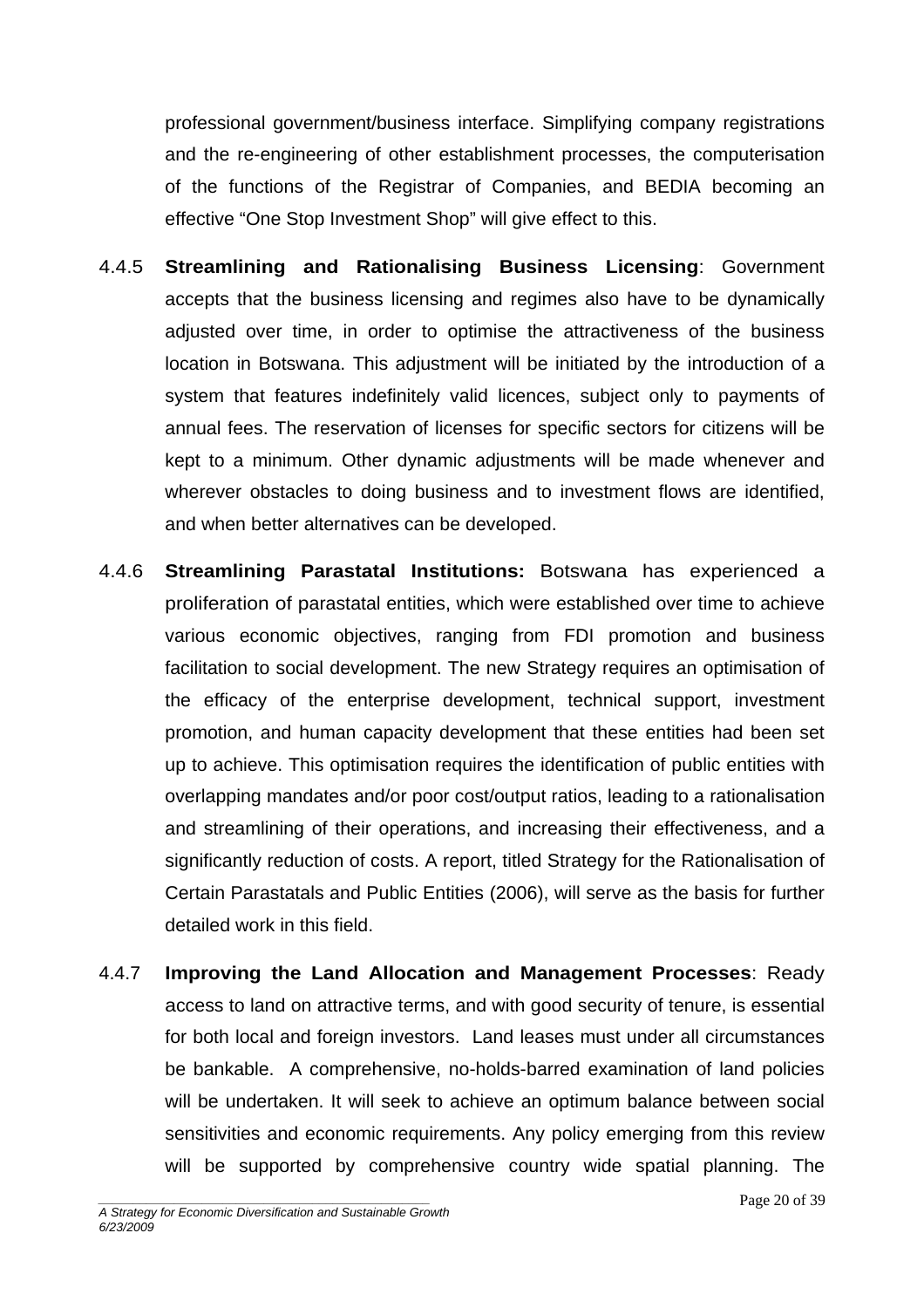following measures will be pursued in order to improve both availability and economic uses of land:

- Future approaches will seek to ensure that sufficient land will be available to those who can make effective use of it, and the current problem of idle land will be addressed by comprehensively applying the concept of use it or lose it; and
- 6.1.5 Free Zones will be introduced as pivotal instruments that contain special provisions to overcome investors' immediate concerns regarding prevailing shortages of commercial and industrial land.

#### **4.5 Instruments in Support of Diversification**

- 4.5.1 **Creation of a Coordination Mechanism**: The successful implementation of the Strategy and Action Plan will critically depend on the effective co-ordination and management of the roles and contributions of the numerous different parties in both public and private sector. To this end, Government has established the Government Implementation Coordination Office.
- 4.5.2 **Establishment of the Botswana Investment Fund**: Flowing from the provisions of the Strategy, Government will consider the feasibility of establishing a pivotal investment entity, the Botswana Investment Fund (BIF), with a wide ranging mandate and providing it with considerable resources. If established, the entity will be equipped to actively help drive the diversification of the economy, and to support Botswana's move to the next stage of development. Subject to approval of the feasibility study:
	- The BIF will be created on the platform of the Botswana Development Corporation (BDC);
	- It will be mandated to act as the lead investor for Government in commercially driven private sector development projects;
	- The BIF will receive an initial meaningful injection of new capital from Government, and the right to raise loans in the domestic and international markets;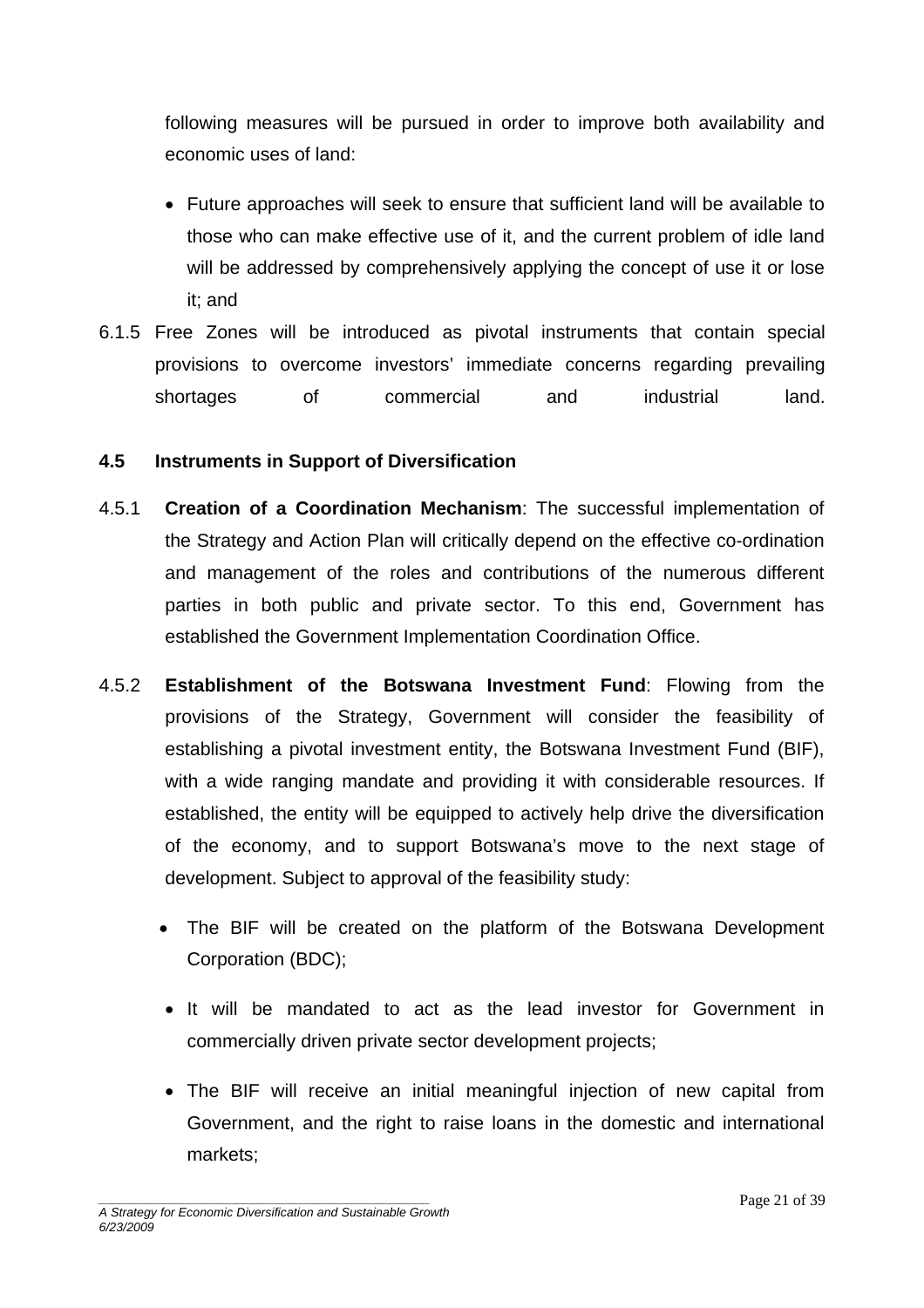- Receipts from privatisation sales may be channelled to the BIF in order to further build up its capital base;
- The capital available to the BIF for new project investment will also be increased by disposing of parcels of mature BDC investments via Initial Public Offerings (IPOs) on the Botswana Stock Exchange (BSE); and
- Consideration will be given to housing Government's commercial interests and parastatals within the BIF, on a ring-fenced basis, for efficient administration, based on commercial principles.

#### 4.5.3 **Privatisation**

 Government has initiated a number of projects to privatise publicly owned utilities and parastatals, in line with the Privatisation Policy approved by Parliament in 2000, and further defined in the Privatisation Master Plan, approved in 2005. Apart from privatisation in the form of asset sales or joint ventures, extensive outsourcing - including outsourcing of entire functions - will continue to be pursued. Government seeks to use this option to optimise the cost effectiveness of its expenditure, while simultaneously creating entrepreneurial space, as well as developing private sector capacity.

### **4.5 Projects to drive Diversification**

#### 4.6.1 **General Overview and Selection Criteria**

- 4.6.1.1 A number of specific projects existing and new have been identified to promote diversification and growth. Provided these are appropriately shaped, linked with one another, and supported by other elements of the new Strategy, they will act as force multipliers to achieve the critical mass which otherwise may be difficult to achieve in a small country.
- 4.6.1.2 Because of their very considerable size, some of the new projects underway or under consideration, are capable of achieving significant economic diversification, as well as generating faster and more solid growth.
- 4.6.1.3 These projects were selected on the basis of several considerations, including: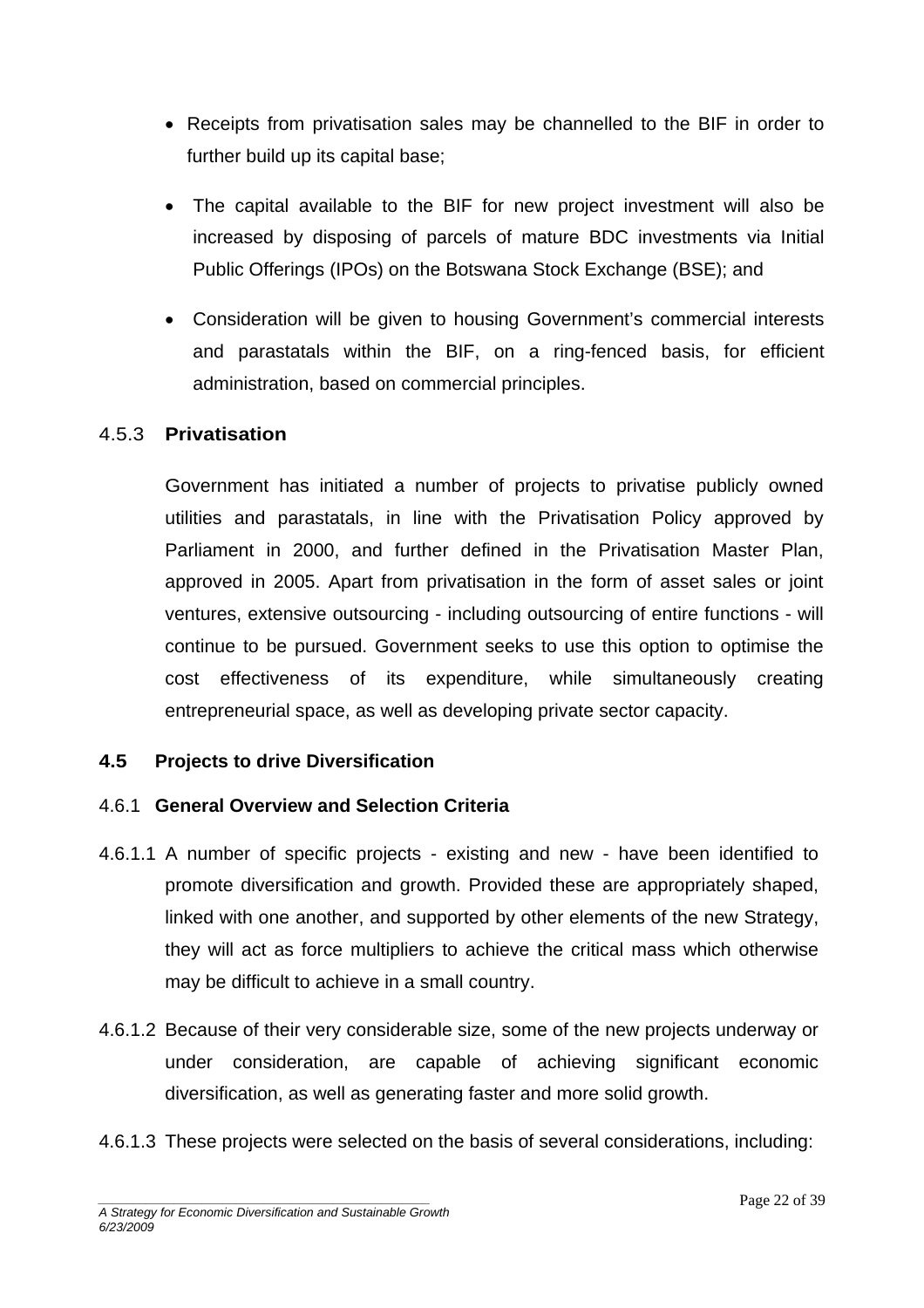- Achieving increased efficiencies in existing economic activities, and a better utilisation of existing areas of strength, resources and capacities (e.g. the agricultural sector in general and the livestock industry specifically; minerals/power generation; tourism; specialist services);
- Exploiting regional opportunities in areas where Botswana is well placed geographically, politically, or in terms of specialised knowledge/skills;
- Exploiting Botswana's comparative advantage existing and potential mainly in the area of natural and environmental resources;
- Initiating specialised projects well suited to Botswana's human resource base, particularly where special skills have been built up over time;
- Emphasising the development of a number of niche opportunities:
- Creating Areas of Excellence in which Botswana has potential for success; and
- Building on, and further diversifying, already successful economic activities, like the diamond cluster, tourism and high value agriculture through dynamic commercialisation.

#### 4.6.2 **Agriculture**

4.6.2.1 **Commercialising, Restructuring/Rebuilding the Livestock Sector:**Deregulation and the commercialisation of the Livestock Sector will be given a high priority, starting with BMC. Concerted efforts will be made to improve the operational and marketing efficiency of the BMC. To achieve the goal of restoring the livestock sector as a main pillar of economic activity and employment, systematically coordinated efforts will be made to convert the cattle industry from traditional farming to a commercially driven, substantially weaner-based production structure. This involves the introduction of appropriate grading and pricing structures, government support in the area of training for commercial farming, making available sufficient breeding stock and start-up financing, and the provision of an improved transport infrastructure. The ultimate objective is to create a livestock sector which significantly contributes to economic activity, and does so in a substantially liberalised environment.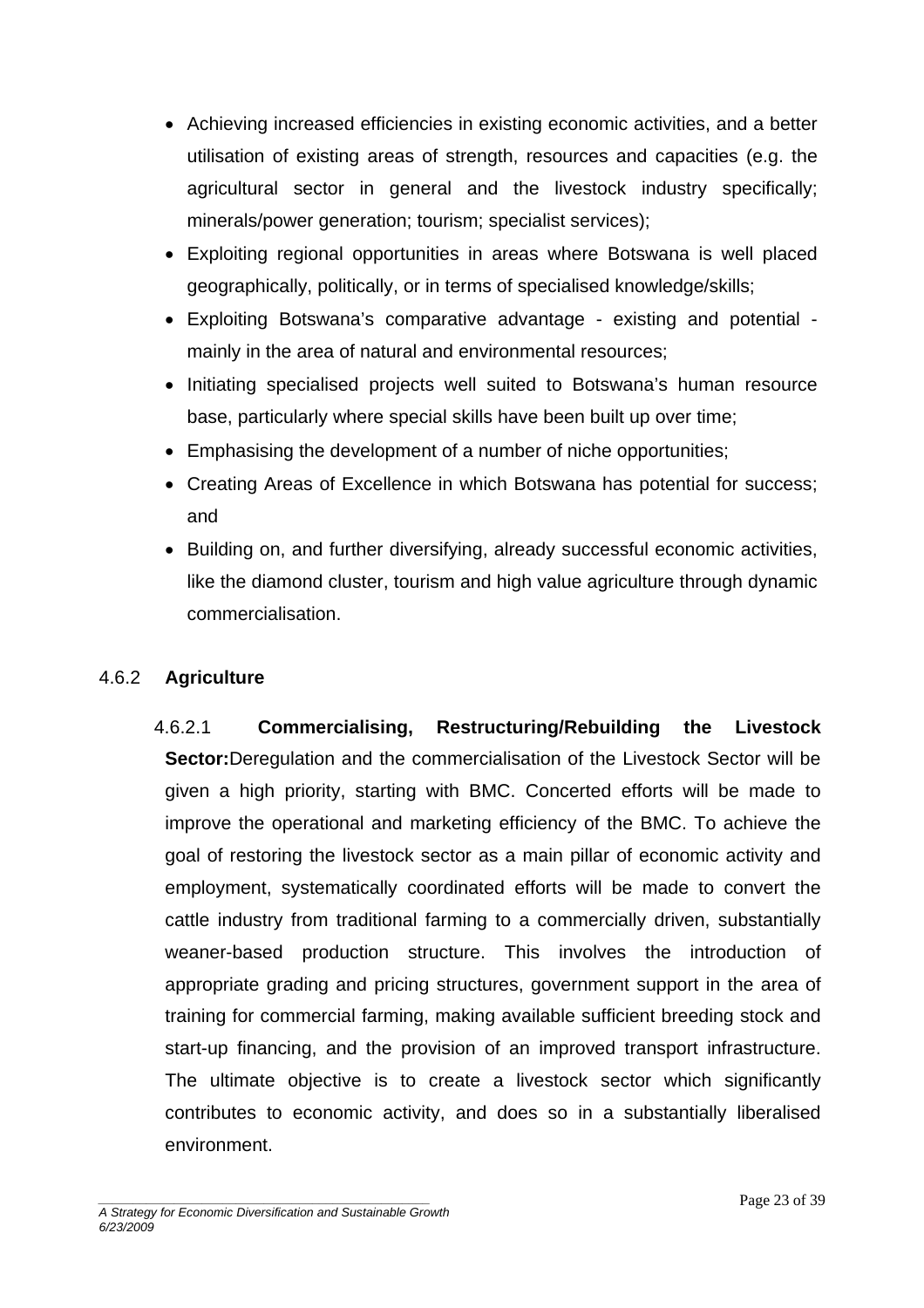- 4.6.2.2 **High Value Agricultural Crops**: Experience has been gained in large-scale flower farming and related projects. In the light of its significant employment generating effect and export potential (also, its potential support for a regional transport hub), the future expansion of intensive farming projects will be given high priority and provided with strong support by Government in areas suitable for this.
- 4.6.2.3 **Agro-industry Projects**: Government supports agro-industry projects as they have potential significant impact on the structure and ethos of agriculture in Botswana, and on the economy more generally. A meaningful diversification of the economy can be achieved, and an important geographical diversification of economic activity within Botswana. It potentially creates an entirely new export platform and it is a potential vehicle for bringing a high quality, quasi-industrial activity to a relatively poor rural area. Every effort will be made to support Agro Industry projects by providing infrastructure support and ancillary facilities, removing regulatory obstacles, and by introducing appropriate incentives.

#### 4.6.3 **Tourism Initiatives**

4.6.3.1 **Diversification** - the tourist sector offers a number of opportunities which can be quickly and cheaply implemented, while holding great potential for generating a considerable impact in terms of geographic diversification of activities, cash flows, employment and ancillary economic activities. In essence, this amounts to a significant broadening of the tourism offering, and a shift towards a carefully controlled higher volume model, but subject to careful, and even increased environmental controls. Specifically, this entails the following:

• Creating a medium cost, higher volume lodge market segment, to be located on the periphery of the most prime "photographic" areas, or in underutilised existing concessions; and

- Opening up/developing additional, currently underutilised tourist areas by granting concessions to capable, professional enterprises.
- 4.6.3.2 **Access** making systematic efforts to improve access to Botswana and lower its costs.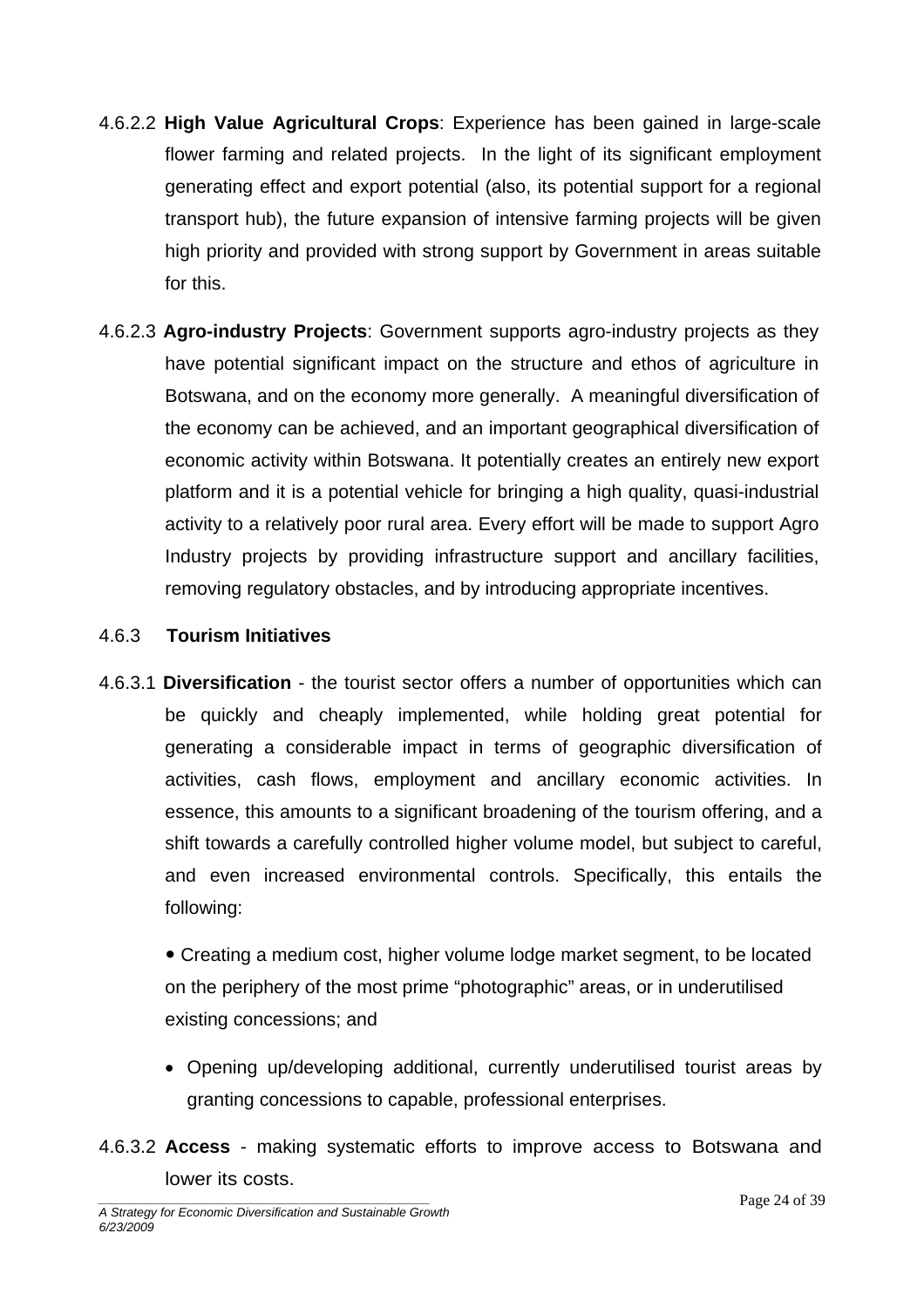4.6.3.3 **Service** - Developing concrete plans as a matter of urgency to significantly improve tourism-specific training structures and programmes.

#### 4.6.4 **Establishing a Transport Hub**

- 4.6.4.1 Government believes that significant benefits may be derived from positioning Botswana as an air, road and rail traffic, as well as logistics support hub for Southern and Central Africa. A number of research projects are underway to provide the basis for Government to be able to make a decision to establish Botswana as an ancillary regional transport and logistics hub to Gauteng. Various projects, such as commercial flower growing, and the Zambezi/ Pandamatenga agro-industry project, the proposed Cargo Hub/Free Zone at Sir Seretse Khama Internaitonal Airport (SSKIA), as well as significant new activities in diamonds and in mining, can all provide base loads for cargo airlines, as well as a possible business platform for international passenger airlines.
- 4.6.4.2 The GoB will consider adopting an "Open Skies" policy, combined with the creation of appropriate airport facilities. This is a prerequisite for seeking to attract international passenger and freight airlines to use Gaborone as an alternative regional platform to Johannesburg. The creation of intermodal transport hub and a cargo village at SSKIA will be supported by new investment in additional road and rail facilities.

#### 4.6.5 **Introducing Free Zones**

4.6.5.1 **The creation of Free Zones:** This is intended as a vehicle for introducing and making viable new activities. Free zones will provide attractive incentives (tax, labour, land, telecommunications costs), but only for highly specific, strictly circumscribed investment ventures. They will not be accessible for general business. Desirable Free Zone activities are still to be defined, but they are likely to include new ventures in the information technology and communications fields, and in the bio-technology and specialist medical fields. Free Zone status is also intended to facilitate expanded diamond polishing processing and creating jewellery, as well as fostering the establishment of transport logistics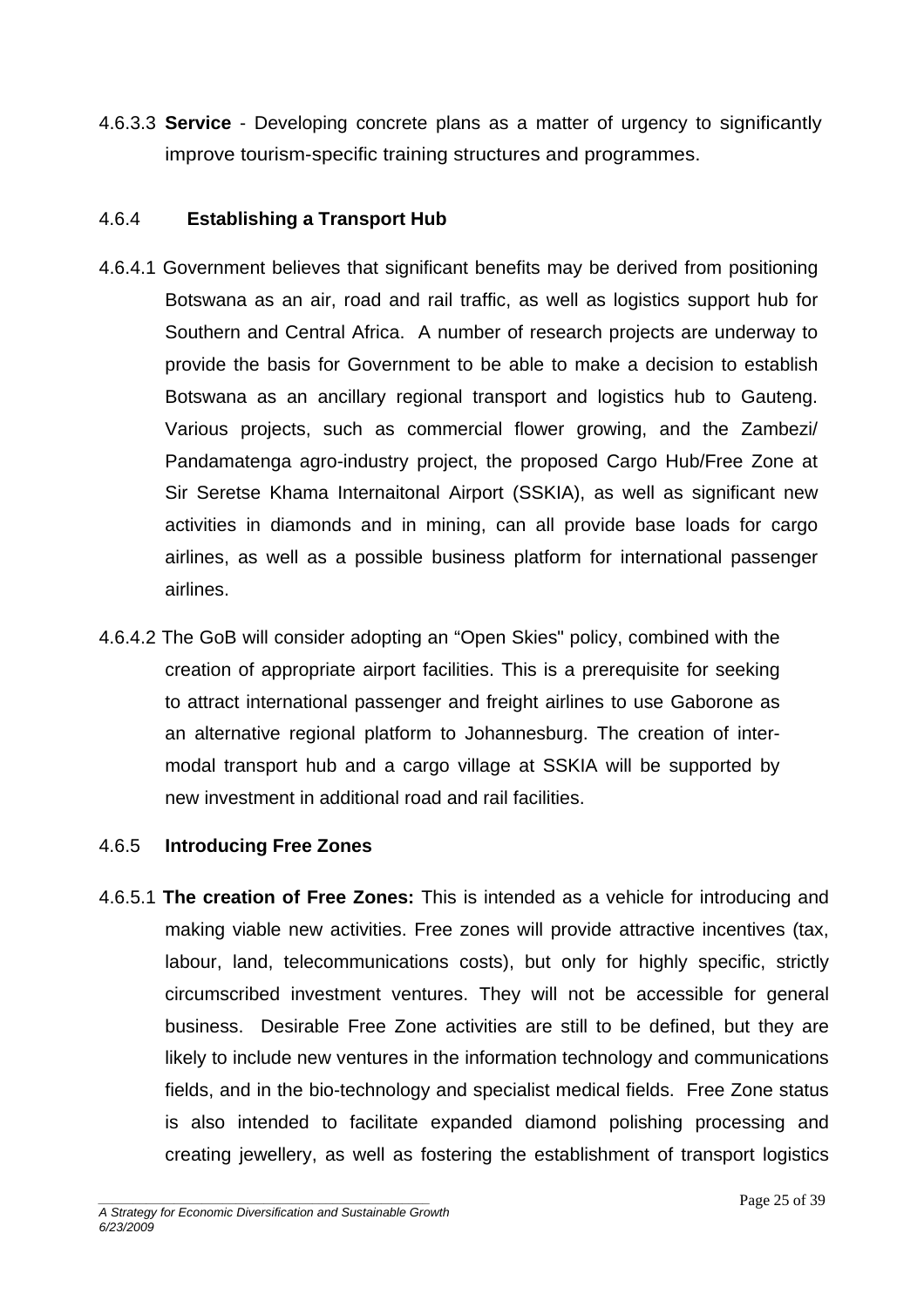and related activities.

4.6.5.2 Free Zones will be utilised to promote investment, especially investment new to Botswana and FDI in general. The creation of Free Zones allows bypassing many limitations imposed by existing regulations, as well as social and political obstacles. It can do so because such zones will be created on a strictly "ringfenced" basis, to serve as low regulation and tax friendly areas, without this impacting on the rest of the economy. They are designed to attract mainly new business activities, hence there is no significant tax revenue or other income loss to government resulting from providing favourable treatment.

#### 4.6.6 **Establishing the Botswana Innovation Hub**

- 4.6.6.1 **The Botswana Innovation Hub (BIH):** This is a structure intended to foster the development of a high technology sector. It will provide the infrastructure, space and incentives principally for companies (including start-ups) in the IT, communication, bio-technology fields. Its proposed location is the Gaborone airport area Free Zone. An extensive feasibility study has been concluded, and a project company will be formed to manage the initiative. This concept suggests promising opportunities for combining existing facilities and planned new operations, at a site incorporating the existing Botswana Bureau of Standards (BOBS) technical complex, as well as Debswana, the Diamond Trading Company (DTC) and Diamond Park facilities.
- 4.6.6.2 Government intends to facilitate the initiation of this project by providing suitable infrastructure and by supporting the creation of an incubation facility for start-up companies. The project will seek to create an enabling environment for companies that could symbolise the Botswana of tomorrow.
- 4.6.6.3 The GoB also supports the establishment of a privately funded international post graduate business school at the BIH.
- 4.6.6.4 Establishing HIV/AIDS research facilities and creating a platform for serving the region in this area are promising ancillary opportunities to add critical mass to the BIH.

#### 4.6.7 **Diamond Beneficiation and Related Processing Activities**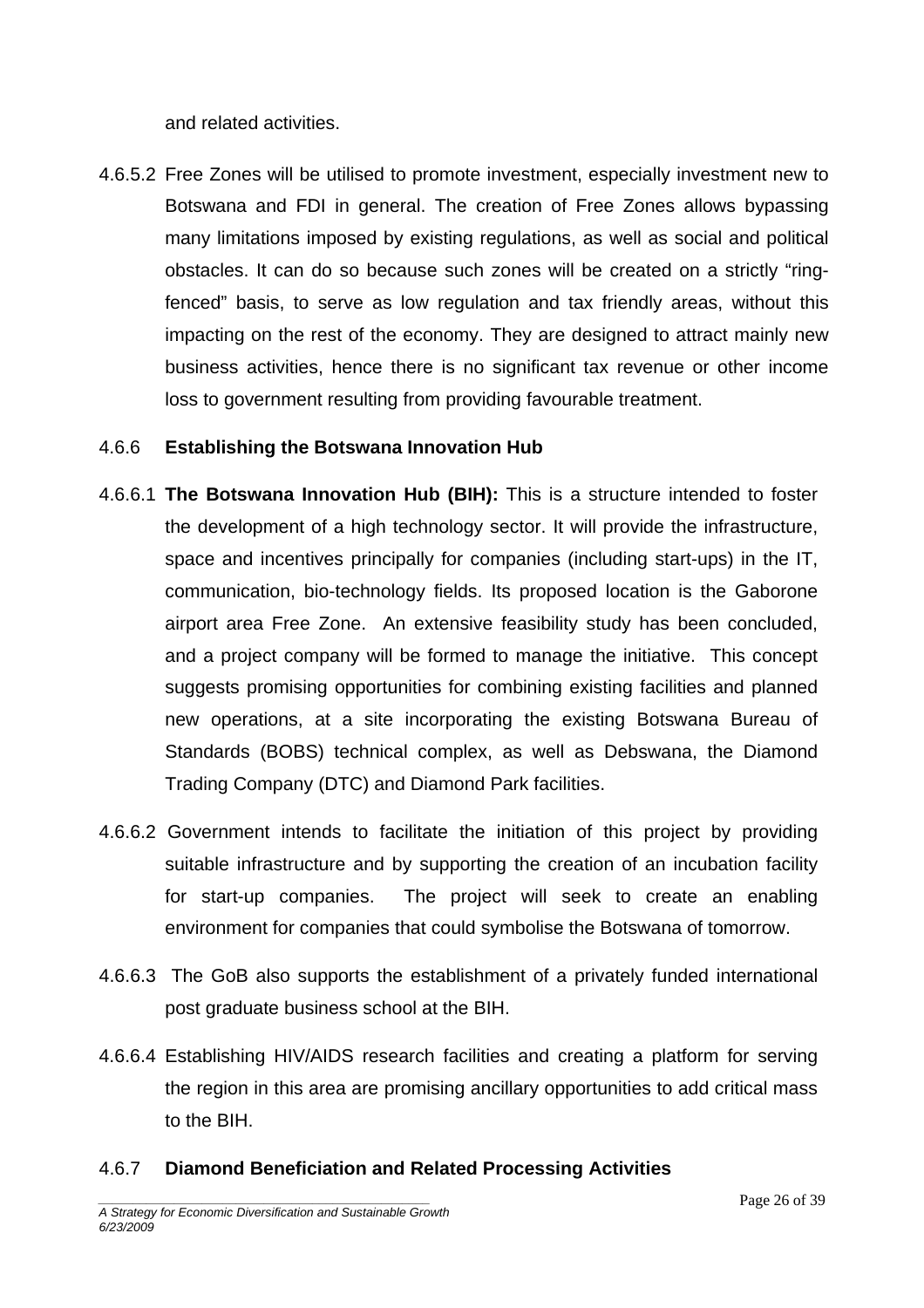- 4.6.7.1 Certain companies are already in the process of establishing diamond beneficiation operations at the site of the planned BIH/Airport Free Zone. Efforts will be made to entice newly licensed establishments to locate their operations in the proposed Airport Free Zone in order to strengthen their commercial viability. Government will consider making such activities meaningfully more attractive by extending Free Zone privileges to all diamond polishing and other diamond related operations, with special dispensations in the tax, import duty and labour fields.
- 4.6.7.2 In support of efforts to create a comprehensive downstream diversification of the diamond sector and related activities, the GoB undertakes to create a dedicated, overarching Diamond Office as part of the Diamond Hub. The Office will handle all issues relevant to the broader diamond sector; particularly issues that cut across Ministries. The envisaged Diamond Office will play a much wider role than traditionally structured diamond offices, which tend to have narrow technical objectives. The planned Diamond Office will be a "One-Stop-Shop" for the diamond industry as a whole. It is intended to make the business location Botswana attractive enough to ultimately entice the relocation to Botswana of significant elements of DTC's international marketing and sight activities, which would result in significant potential ancillary effects in the tourism and business areas.

#### 4.6.8 **Enhancing Banking and Financial Services**

- 4.6.8.1 Government seeks to increase the attractiveness of the International Financial Service Centre (IFSC), by creating a "Financial Service Village", featuring extended Free Zone privileges. In conjunction with a more focussed mandate, this can be expected to improve the IFSC potential for serving as a sophisticated financial service platform for the region. New structures, such as specialised diamond related banking and finance operations, will be created to provide the requisite resources to allow the IFSC to address and achieve its mandate.
- 4.6.8.2 An independent Non Bank Financial Institutions Authority was established in April 2008 to regulate and supervise the hitherto inadequately regulated/supervised non-banking financial sector-insurance companies, fund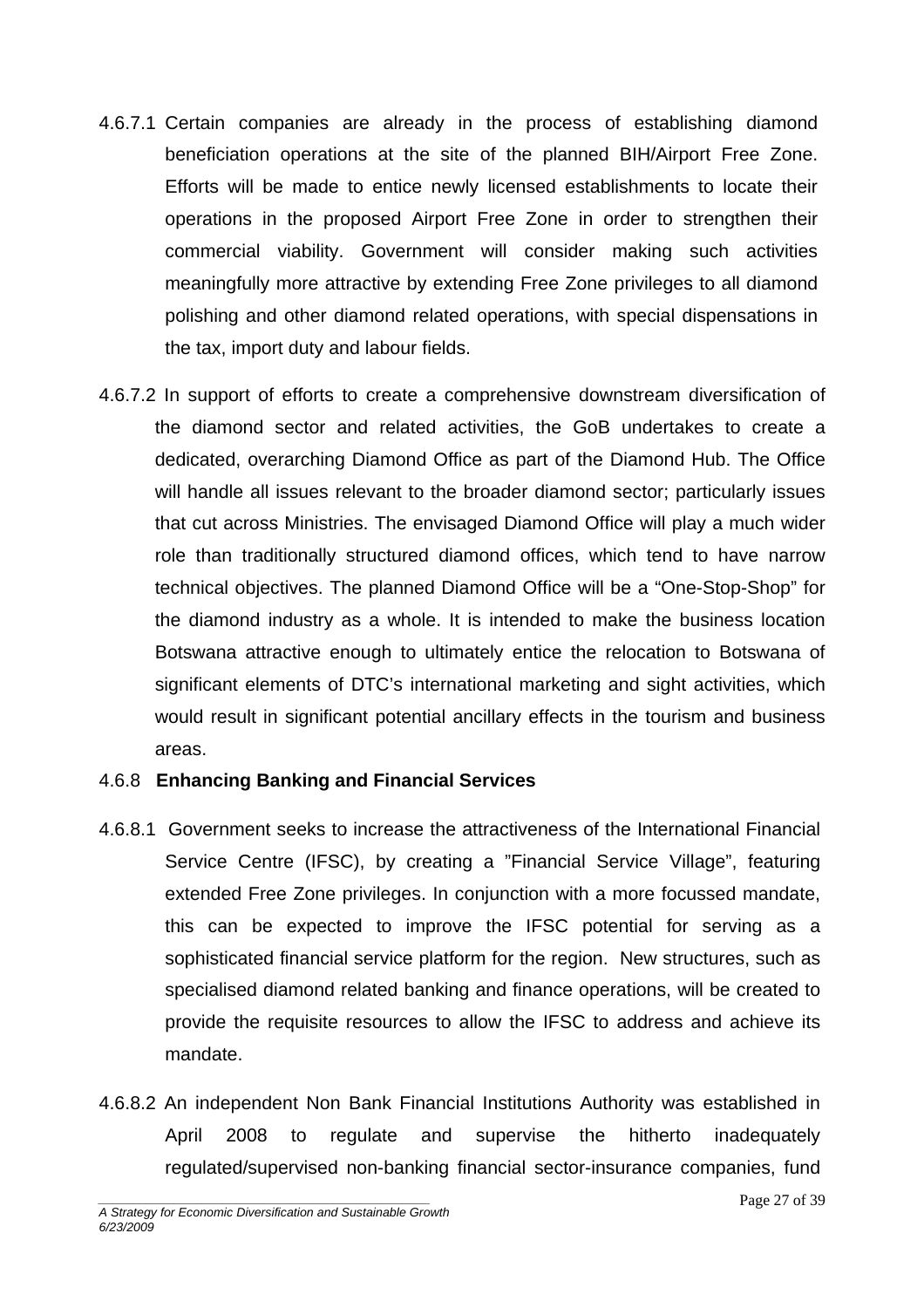managers, stock exchange and other intermediaries. Government regards this as a major step forward, particularly once it is effectively and highly professionally staffed. In due course, it may be deemed feasible to expand the scope of this institution to effectively deal with, and prevent abuse of clients by, informal money lenders.

4.6.8.3 A comprehensive review of all banking legislation is also required.

# 4.6.9 **Building Mining Diversification around Botswana's Coal and Gas Energy Base**

- 4.6.9.1 The GoB supports two major coal-based power station projects. One involves an expansion of existing capacity at Botswana Power Corporation's (BPC) Morupule power station. The other power project - at Mmamabula - is a green field private sector project.
- 4.6.9.2 A further energy project involves the possible exploitation of potentially large reserves of coal-bed methane gas deposits, which appear to stretch across much of the central part of Botswana.
- 4.6.9.3 The scope and size of the projects on hand are very significant, and Government believes they will provide the momentum for a powerful diversification drive away from diamond dependence, based on the exploitation of existing energy resources, together with the creation of a range of support industries and activities.
- 4.6.9.4 These projects have very significant implications for the labour market and the required skills profile. It is recognised that the professional staff requirements of the two largest projects - Morupule and Mmamabula - are large, and immediate. A major skills planning project and, flowing from this, a very significant, highly focussed training effort to create an artisan base, will be accorded high priority.
- 4.6.9.5 Government is aware of the political consequences that might arise if developers would have to rely – due to unavailability of suitably skilled and trained Batswana - on an almost exclusively foreign workforce during the construction phase of the two power stations and the establishment of the new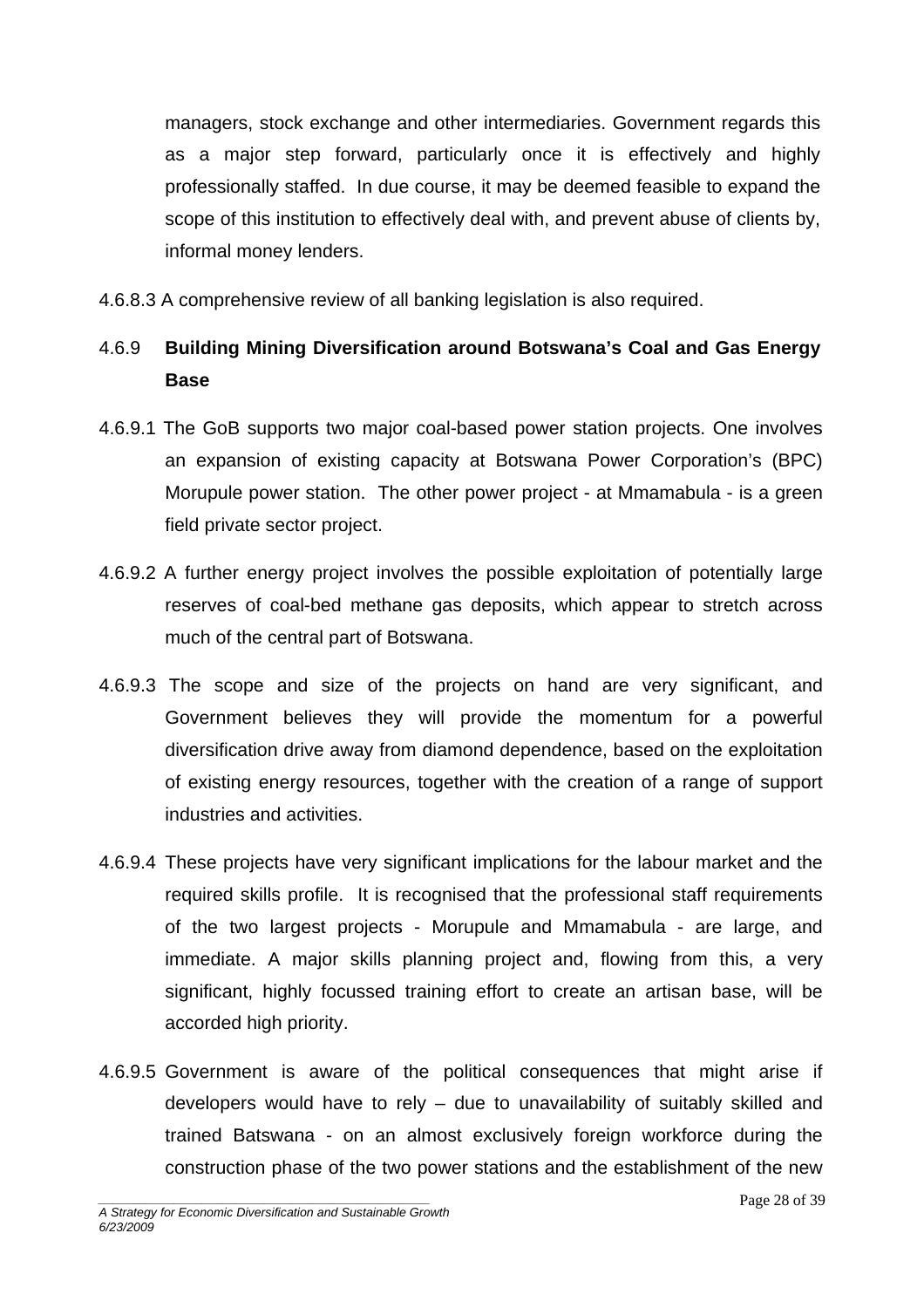coal mines. The GoB will therefore make every effort jointly with the project entities to maximise the number of jobs filled by Batswana.

4.6.9.6 Government will do everything possible to facilitate the successful establishment of these projects. It will lend strong support to all dimensions of the Mmamabula coal mine and power station cluster. It will simultaneously advance its own Morupule power project, giving due consideration to private sector involvement where feasible.

#### 4.6.10 **Creating Areas of Excellence**

- 4.6.10.1Botswana has proven that it has the capacity to develop Areas of Excellence. Historically, diamond mining, high-end lodge tourism, and livestock production (less so recently), have all achieved levels of quality and competitiveness which meet the highest international benchmarks.
- 4.6.10.2 The Strategy has identified a number of selected other initiatives and projects in which additional Areas of Excellence can be realised. In all cases it is proposed that these initiatives are developed to serve not only Botswana, but also the Southern African region and even countries beyond. The realisation of these initiatives and projects will provide Botswana with numerous economic and other advantages some of which are indicated below:
	- Training of Batswana to highest international levels in the areas in question;
	- Providing the private sector with the required professionally trained and internationally benchmarked human resources;
	- Generating significant amounts of well remunerated employment opportunities in the various institutions or initiatives, potentially attractive and remunerative enough to entice back to Botswana a large number of young professionals from the diaspora;
	- Generating a high international profile for Botswana through providing other countries of the region with specialist, internationally competitive, training facilities; and
	- Creating additional internal spin-offs related to the above, by providing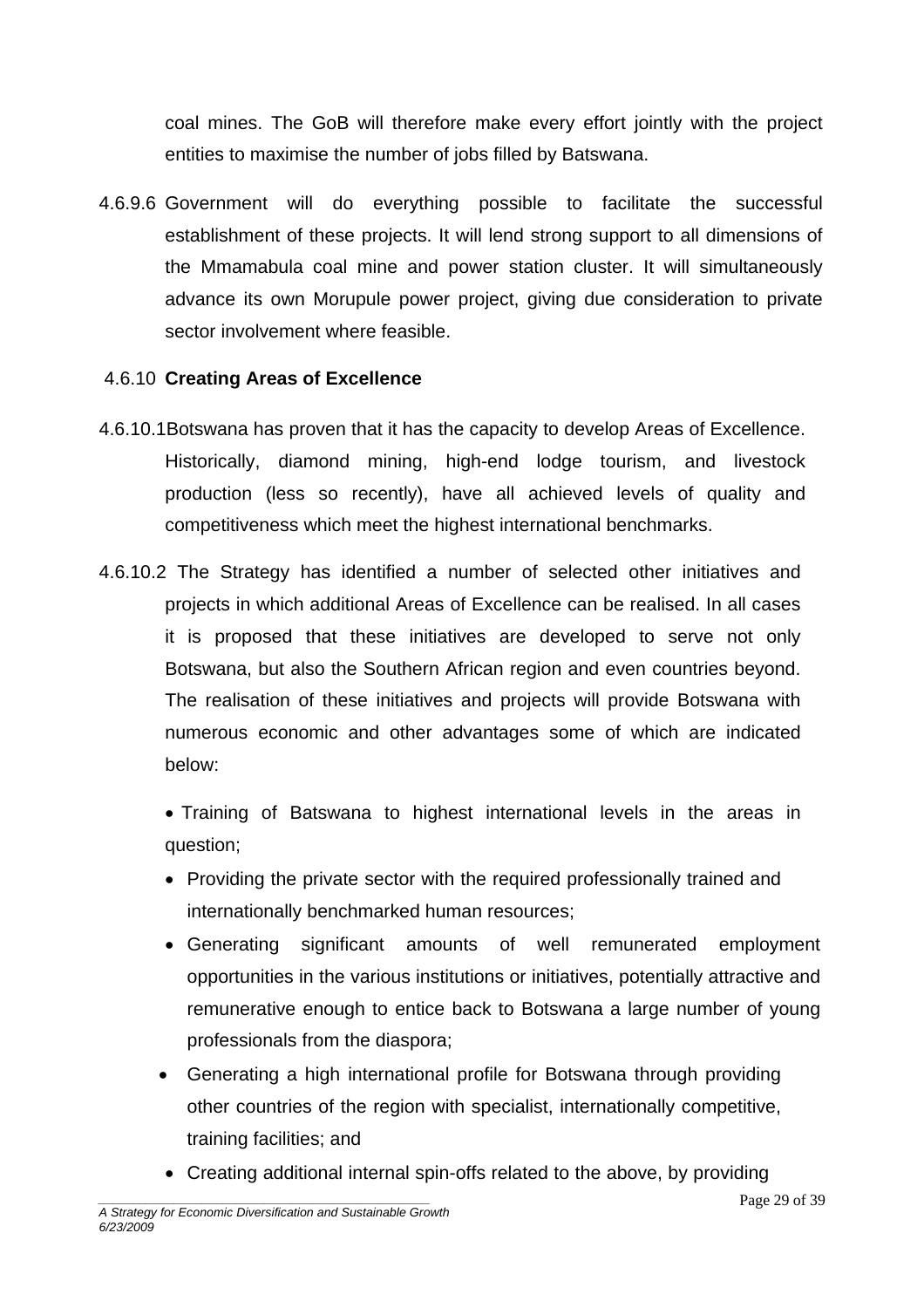additional dimensions for other institutions in Botswana, creating operational links with private enterprise, and by providing its universities with meaningful potential for conducting extensive applied research in different fields, in support of their teaching functions.

- 4.6.10.3 Government endorses the following selectively identified and assessed initiatives:
	- I. **Management Training School:** The Strategy refers throughout to the critical importance of launching appropriate training programmes in support of its new Citizen Empowerment through Excellence policy. At the upper end of the scale, this requires access to first rate training institutions. This will make for private enterprise and the public sector to be able to attain the standards of excellence required to compete internationally. Because of its good infrastructure and central geographic location, Botswana is well placed to develop at least one high quality, regional - even international - postgraduate Management School. Training offered will have to be of the very highest quality and internationally benchmarked. Since Botswana's domestic market for such training products is small, this training facility must be structured to cater for clients from other Southern African countries in order to be commercially successful. Attaining international quality standards necessitates such a school to be established as a joint-venture with one or more well-known international management training schools.
	- II. **Practical training for young Batswana to serve in Botswana of tomorrow:** Numerous institutions already exist and it is expected that others will be established in future dominated by the private sector, in line with the new policy of creating room for private growth. Their efforts should be focussed more clearly, through dialogue, on the changed requirements of an economy that seeks to operate at a higher level of sophistication, and which is carried substantially by private sector activities.
	- III. **Public Health Management specifically in the field of HIV/AIDS**: Botswana has successfully established a well-functioning healthcare system in both urban and rural areas. She has earned much recognition for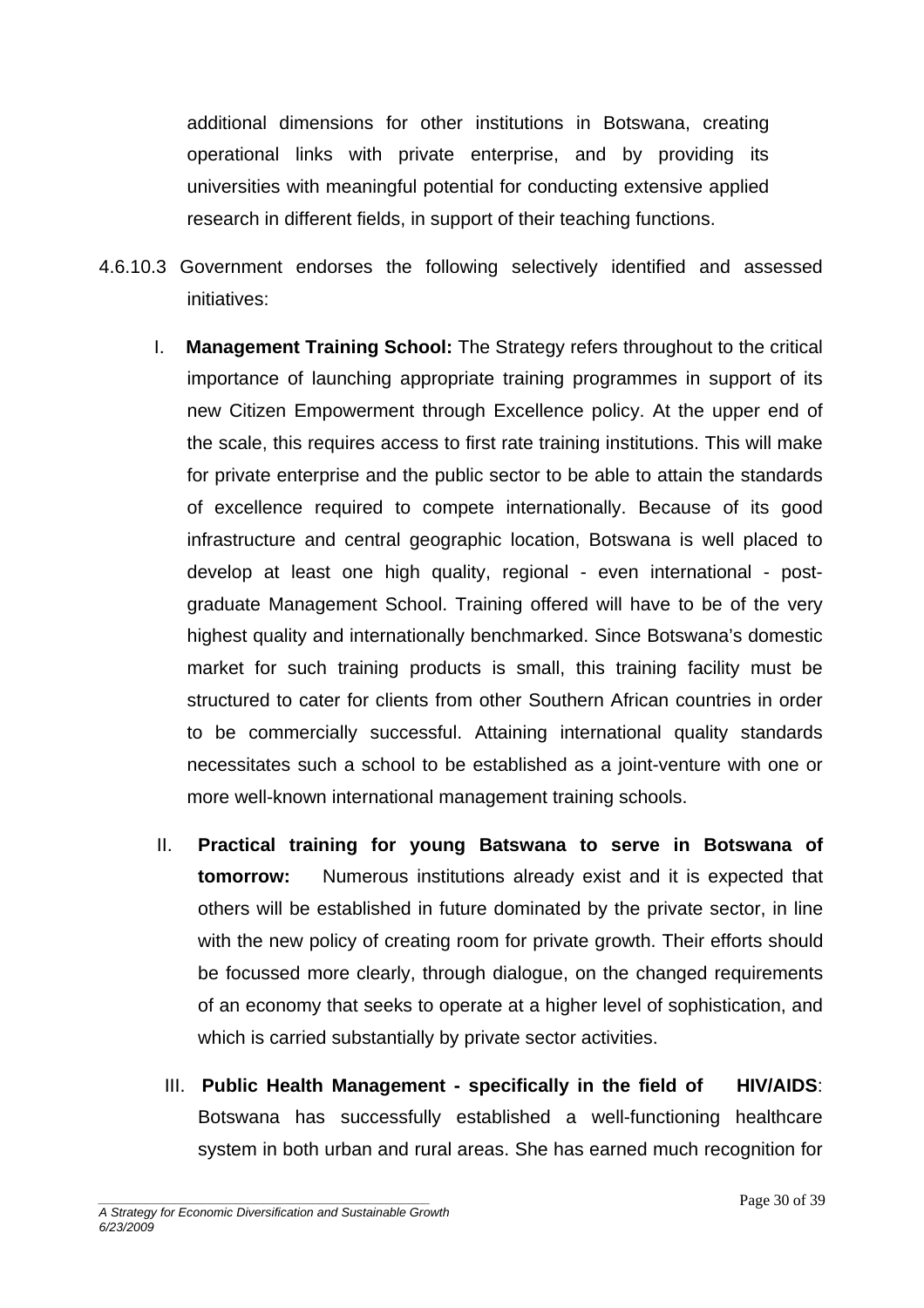this. Significant progress has been made in recent years to contain the disruptive effects of the HIV/AIDS pandemic on individuals, the economy and society as a whole. Botswana will build on its considerable experience in public health management by supporting the establishment of a Regional Institute or Specialist Centre, to develop and improve the human resources, organisation structures, as well as systems and management capacity for the Southern African public health sector. Particular emphasis will be placed on the development of appropriate human resources, specifically the highly specialised skills required to deal effectively with the management of HIV/AIDS. The development of areas of excellence in this field may initially have to be extensively supported by foreign expertise. Therefore, systematic efforts will be made to utilise these foreign resources to build local expertise as fast as possible as an integral part of the project. Botswana's particular point of advantage is its effective management of problems associated with HIV/AIDS in the context of a developing country.

**IV**. **Regional Centre for Training for the Hospitality Sector:** Botswana's hospitality industry provides a good quality product and in certain areas particularly in high-end lodge tourism - it can compete with the best in the world. As such, this area is genuinely internationally benchmarked.

To maintain these high standards and to extend its competitive edge to other tourism segments, the industry has to create a meaningful layer of specialised staff of the highest calibre. Industry professionals must be able to serve in the sector's different areas of specialisation (general hotel/lodge management, public relations and marketing, research, conservation and wildlife, front desk, general hospitality activities, catering and culinary etc.). To achieve both international quality benchmarks and economies of scale, it is proposed to establish a regional hospitality training school - which is also aimed at serving other Southern African countries - possibly augmented by a specialist training facility to be established in a high level working lodge. Botswana's private operators in the tourist sector will be enticed to play a leading role in both establishing such training facilities, as well as playing the major role in their management. Further, they will be specifically enticed to include Batswana in their global or regional staff and management cadres, in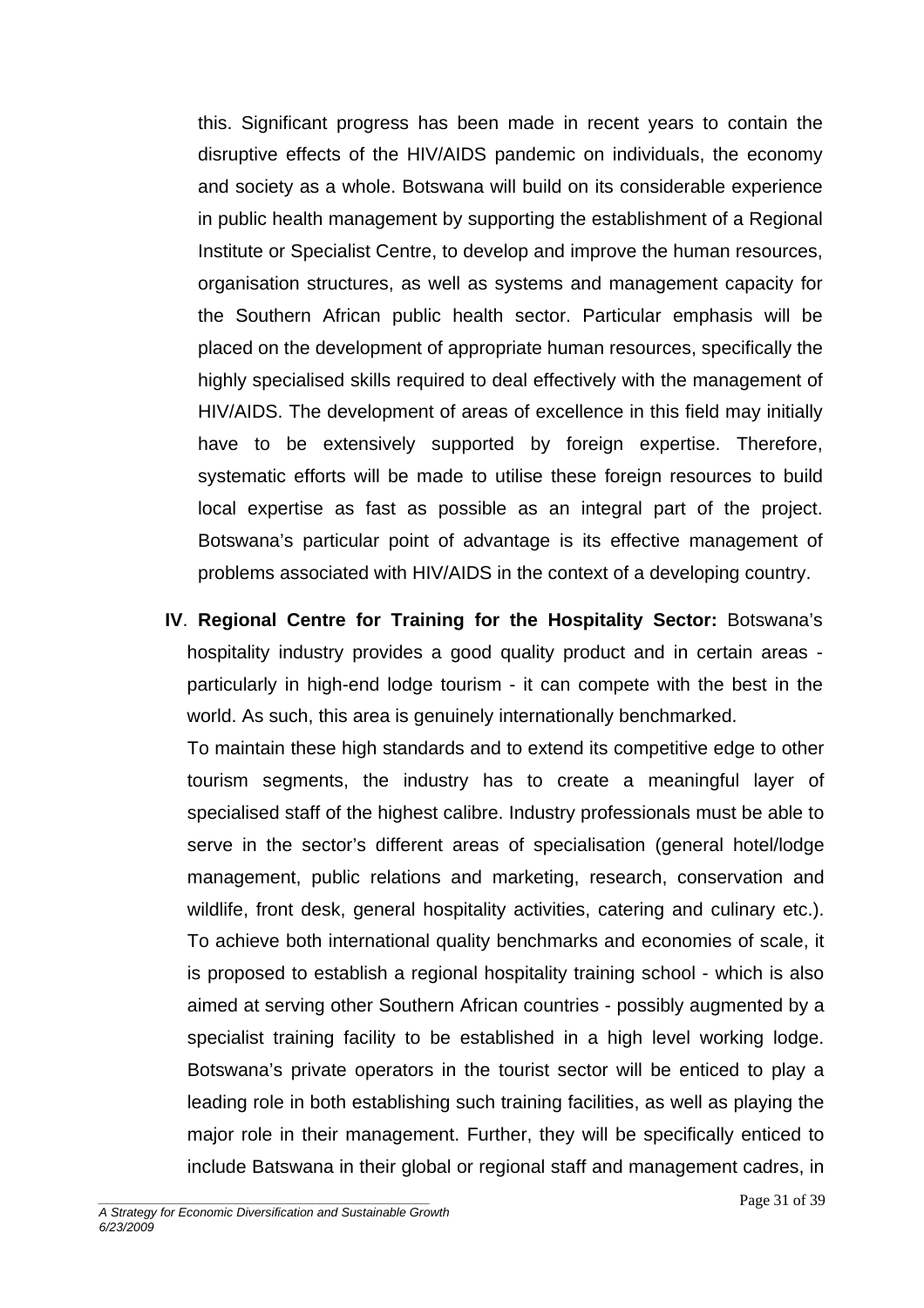order to provide international experience and benchmarks.

**V**. **Regional Centre for Sustainable Development**: Sustainable development, in the broadest sense of the word, remains one of Government's major strategic development objectives. Botswana has an enviable track record in the field, by any standard. This experience will be built on in order to further extend sustainable development efforts. In pursuit of this, a "Regional Centre for Sustainable Development" will be established, to provide an Area of Excellence in the vital field of conservation, which is absolutely critical to Botswana's image and survival as an exceptional destination. The GoB will seek to capitalise on this Centre by making its expertise available to the region and beyond, on a commercial basis. Botswana's best practices and practical experience in this field make it an excellent host country for an international initiative. Work carried out by this Centre will not only revolve around experiences gained in Botswana and Southern Africa. A prime objective will be to create multiplier effects, thus generating impact of lasting consequence over as wide a geographical area spread as possible.

### **4.7 The Strategy and the Media**

- 4.7.1 The print and electronic media will be engaged to actively publicise the objectives of a new outward looking, globally competitive Strategy. A communications campaign will be launched to reach all Batswana, in order to gain acceptance, and to achieve a meaningful change of the prevailing mindset. Information on international dynamics, and the related need for a comprehensive repositioning of the country, will be designed to reach all parts of society and business.
- 4.7.2 Systematic information campaigns will be launched to create an awareness and understanding of the importance of Botswana taking advantage of opportunities offered by large regional and international markets. Government will support this publicity campaign to promote the new Strategy through all means at its disposal. This will be facilitated by the recent establishment of the Botswana Government Communications and Information System (BGCIS).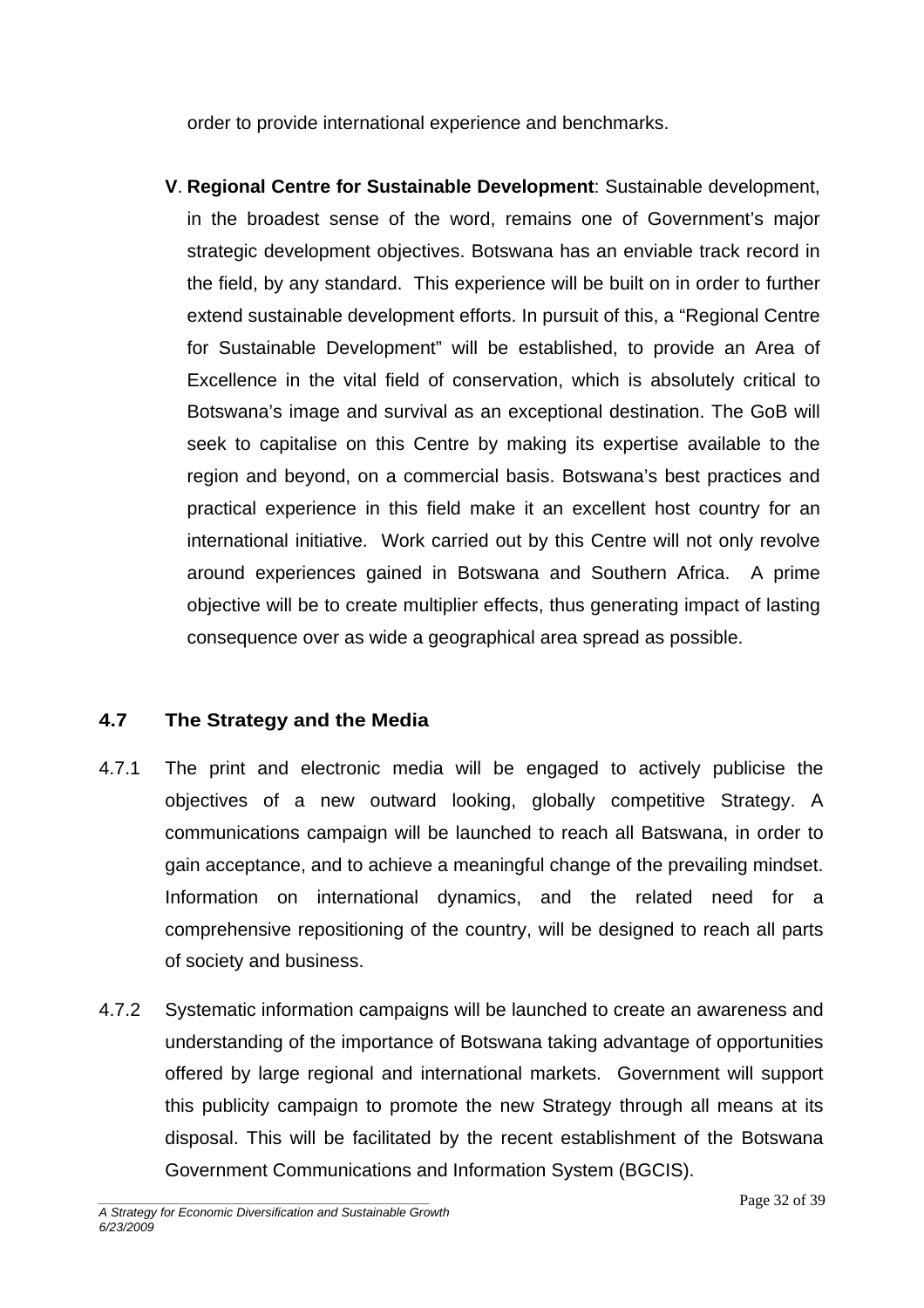<span id="page-32-0"></span>4.7.3 This initiative also includes encouraging an active dialogue on all issues arising from the Strategy between the country's political leadership, Parliament, the media, the business community and the population at large.

#### **4.8 Branding Botswana**

- 4.8.1 A major branding project to position and sell Botswana internally and internationally has been undertaken by BEDIA. It is intended to raise Botswana's international profile for each intended market segment as a place to do business, to visit and to live in.
- 4.8.2 Branding Botswana requires a systematic, sustained effort. It also requires that the promise held out by the Brand Botswana must be given credible substance, including in its economic and business component.
- 4.8.3 Government will enable the creation of a Brand Management Organisation to carry out the ongoing process of promoting the Botswana Brand.
- 4.8.4 Appropriate steps will be taken to ensure mutual support between the branding campaign and the economic diversification and sustainable growth strategy campaign.

### **5.0 RELATIONSHIP WITH OTHER POLICIES AND STRATEGIES**

5.1 Economic diversification and sustainable growth are critically important for achieving Botswana's national principles of Democracy, Development, Self-Reliance, Unity and "Botho"**.** Similarly, the planning objectives of rapid economic growth, social justice, economic independence and sustained development cannot be achieved without meaningful economic diversification and sustainable growth. An economy that is able to deliver fast, well balanced growth, will reinforce democracy. It will do so by generating the resources necessary to continue to provide critical amenities and services - on a sustainable basis, without any latent threats of cutbacks - including those needed to satisfy basic human needs of the entire population. When the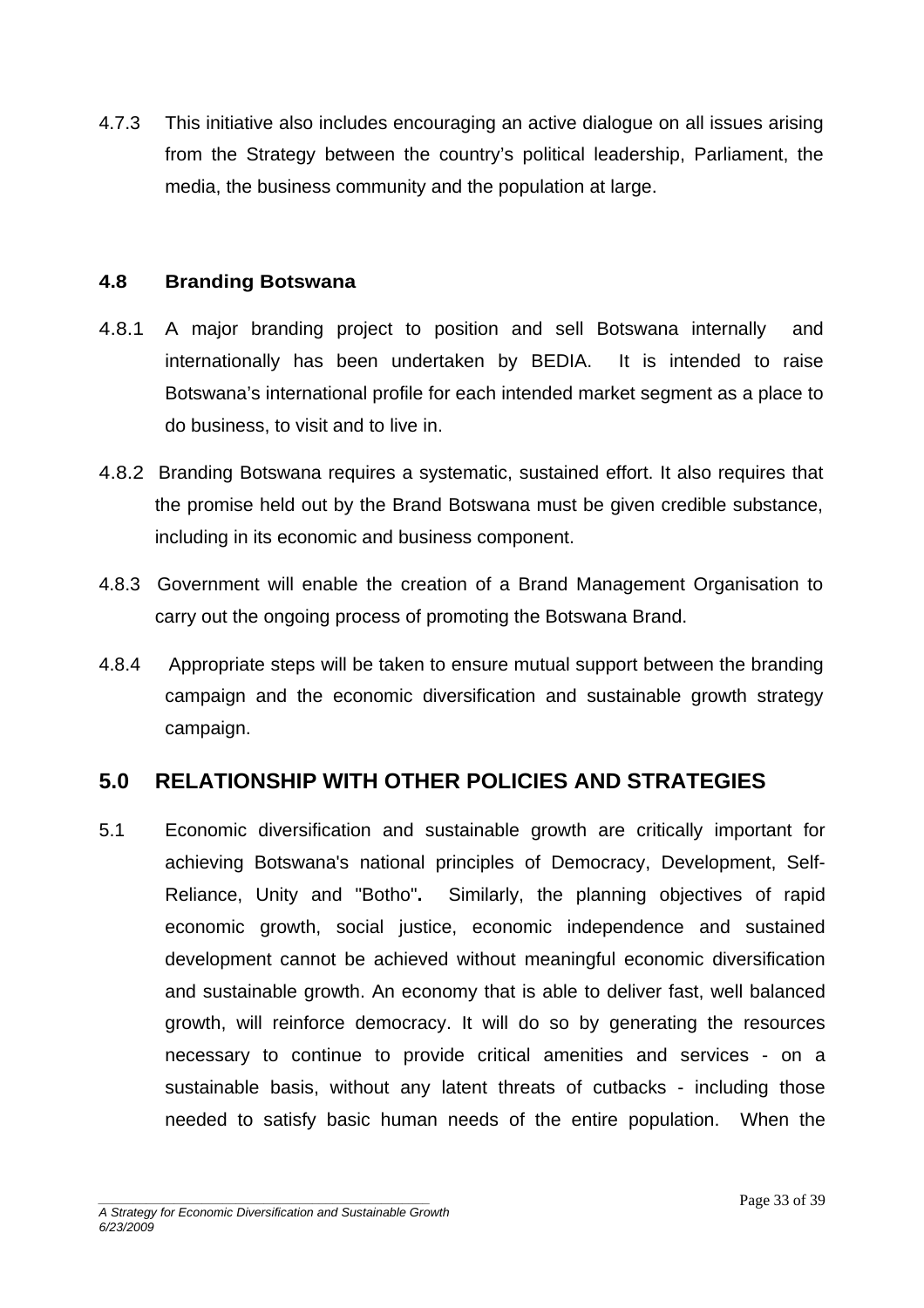benefits of developments are spread equitably throughout the country, appeals for self-reliance and national unity are also more likely to be better heeded.

- 5.2 Vision 2016 and NDP 9 both underline the need for economic diversification and international competitiveness in order to ensure broad based prosperity for Batswana. As a consequence, the theme for NDP 9 was "Towards Realisation of Vision 2016: Sustainable and Diversified Development through Competitiveness in Global Markets." The Strategy for Economic Diversification and Sustainable Growth is giving concrete expression to the Vision 2016 and NDP 9 goals, and it provides the basis for stepped objectives in NDP 10 in respect of a significantly greater reliance on the private sector as an engine for future growth.
- 5.3 To give effect to this, existing government policies, strategies and programmes will be streamlined and harmonised. They will be sharply focused on making Botswana an attractive destination for FDI, doing business in general, capable of expanding areas of traditional strengths, such as agriculture and mining, as well as receiving more tourists. A well diversified, steadily growing and stable economy will make the country better disposed to be able to address challenges arising from poverty and unemployment. High, well balanced growth will support the objectives of maintaining a sound, conservative national budget, dealing effectively with environmental degradation, and eliminating shortcomings arising from the current narrow economic base.
- 5.4 In support of these objectives, the Strategy actively promotes an increased participation by the private sector in the economy, while simultaneously striving to extend the coverage of Botswana's physical and social infrastructure. In addition, it provides opportunities for dealing even more effectively with the costs and the challenges associated with the HIV/AIDS pandemic, and with other contemporary and future social issues.
- 5.5 It is recognised that for the Strategy to succeed, the performance of regionally and internationally orientated activities will be crucial, given that Botswana's own population is very small and the domestic market therefore limited. Because of this, strategies and policies aimed at improving the international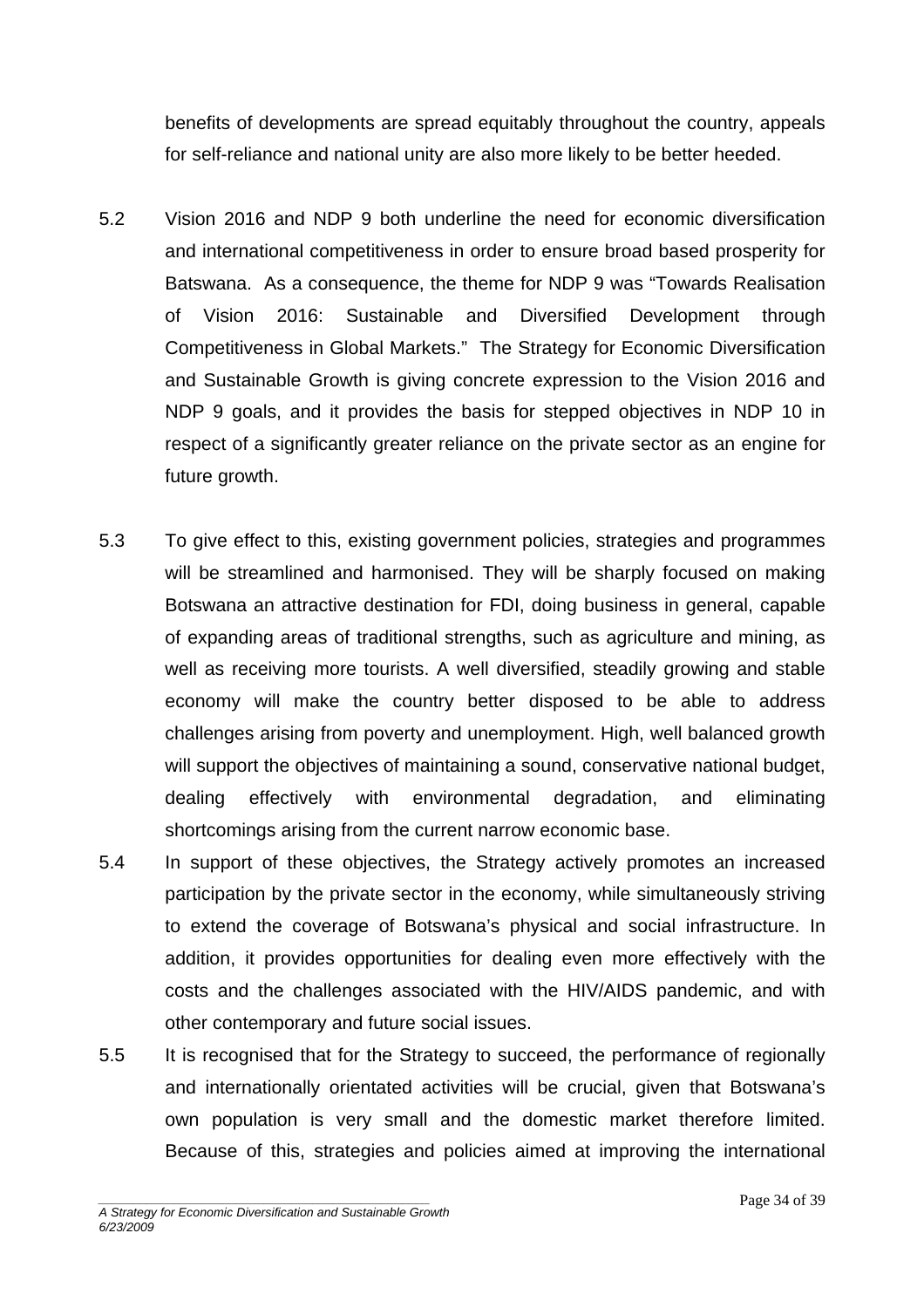competitiveness of Botswana goods and services will be accorded high priority. These include:

- A foreign direct investment strategy;
- Creative investment promotion assisted by One-Stop-Shop structures;
- A concerted privatisation effort;
- More business friendly regulations, rules and public service;
- Concerted efforts to improve labour productivity and skills;
- Stable fiscal and monetary policies;
- Supportive exchange rate management; and
- Market responsive human resources development.
- 5.6 The regimen of laws and practices will be aligned with world class standards, where needed, especially with regard to factors that are key to investment such as labour, business regulation, public procurement, land, fair trade, dispute resolution, company registration, taxation, transparency, effective and impartial judicial system, acquisition of work and residence permits, promotion of entrepreneurship, personal safety and security of assets.
- 5.7 Compliance with high ethical and professional standards and good governance across the entire nation is paramount.
- 5.8 Another fundamental prerequisite for the Strategy for Economic Diversification and Sustainable Growth to succeed is the need to embrace positive change, and dealing effectively with short-term negative transition costs that any transformation process inevitably entails. This will require the Nation to make some sacrifices and accepting some political trade-offs.
- 5.9 Government will provide a set of clear priorities. The need for consistent policies and for strategies that are mutually supportive across all sectors cannot be over-emphasised. Unless all economic agents - the private sector, public enterprises and labour - pull together, the objectives of this Strategy will be difficult to achieve.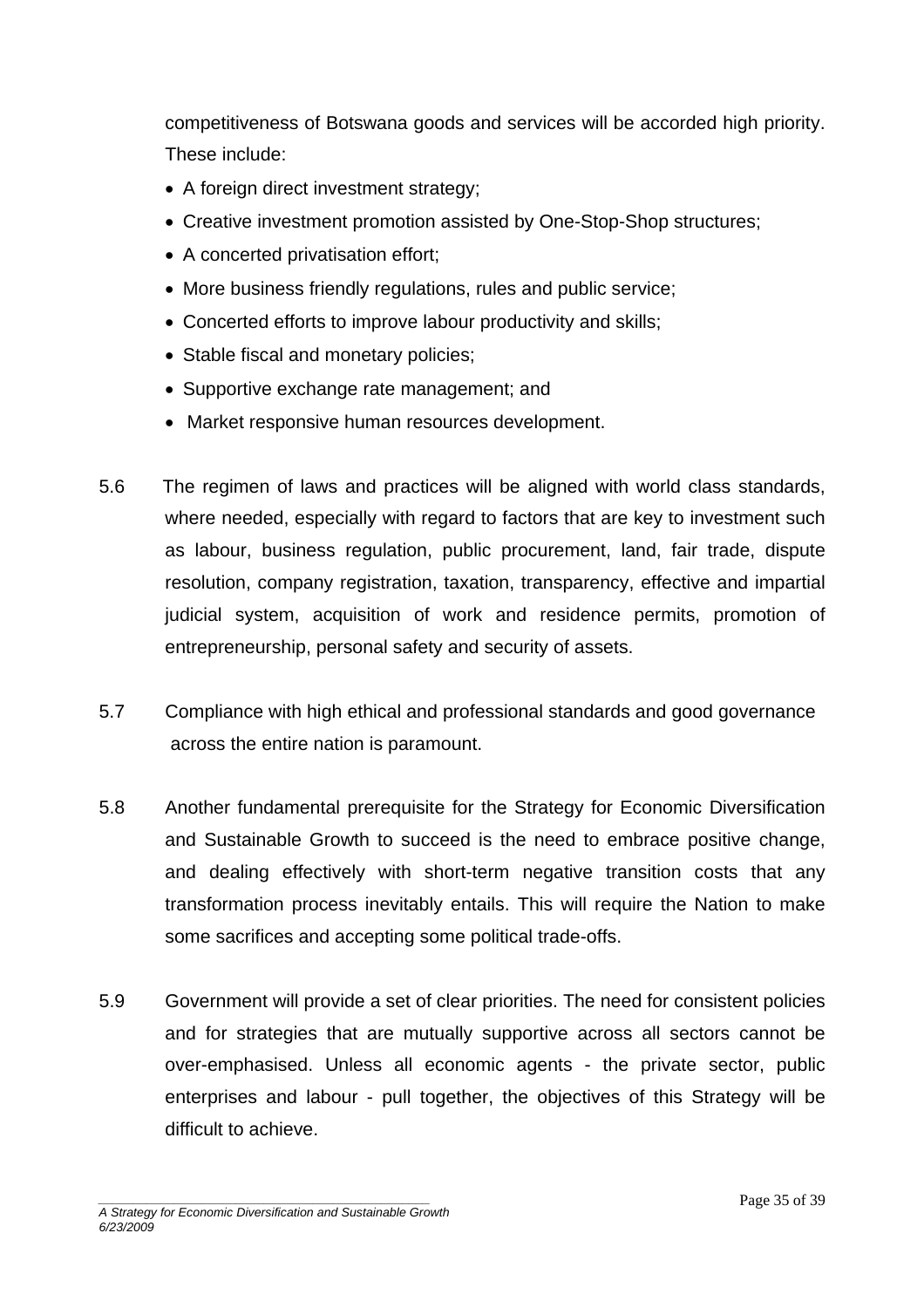### <span id="page-35-0"></span>**6.0 STRATEGY IMPLEMENTATION, MONITORING AND REPORTING**

#### 6.1 **Institutional Roles, Responsibilities, and the Establishment of GICO**

- 6.1.1 The various institutions of Government will continue to operate within their established portfolio responsibilities in terms of sectoral policy formulation and project/programme planning and implementation. This will be done in accordance with the existing national and sectoral planning frameworks guided by Vision 2016 aspirations and priorities, as determined from time to time through the national development plan processes.
- 6.1.2 To give greater focus and impetus to initiatives aimed at accelerating economic diversification and achieving sustainable economic growth, GICO will provide ongoing guidance to ministries implementing actions and projects derived from the Strategy for Economic Diversification and Sustainable Growth, as well as other strategic initiatives pursued by government.
- 6.1.3 GICO will have sufficient authority not only to provide effective guidance, but also to monitor actions/projects effectively and achieve appropriate coordination during their implementation.
- 6.1.4 The primary purpose of the GICO is to serve as a catalyst for taking timely action intended to facilitate and accelerate implementation of initiatives aimed at promoting diversification and sustainable economic growth. The Office will identify and remove bottlenecks in this respect. In order to achieve this, the GICO will, inter alia, fulfil the following functions:
	- Co-ordinating all major Government projects with other initiatives and projects, as well as dealing with the required resources;
	- Providing advice to Cabinet and individual ministries concerning projects being put forward;
	- Assisting ministries with projects from conceptualisation to completion, in conjunction with the Ministry of Finance and Development Planning (MFDP) which deals with the financial dimension;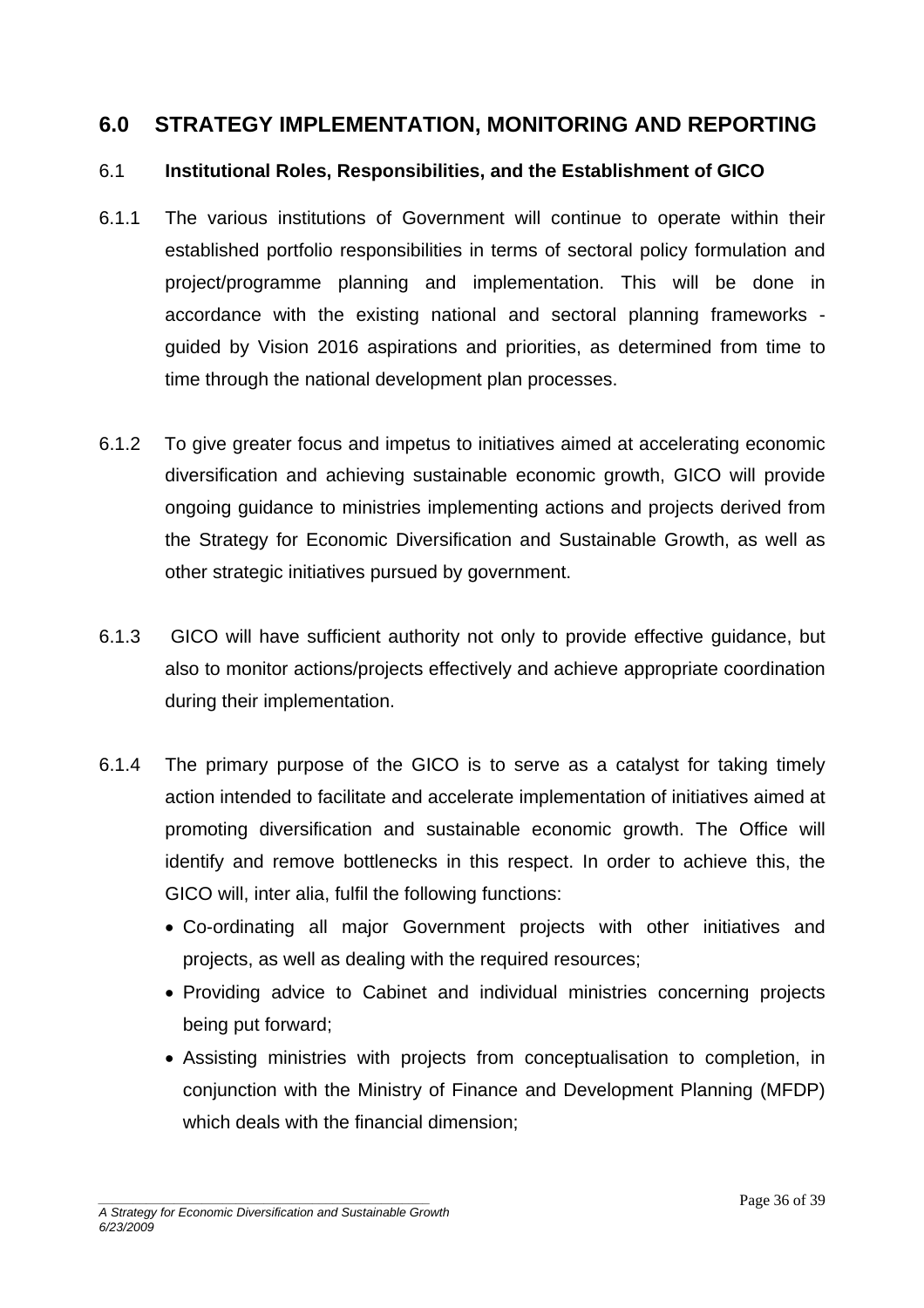- Monitoring and guiding project implementation and quality, using appropriate computer and other systems for effective project management and overall coordination of Government efforts.
- Guiding and coordinating a review of existing policies, laws and regulations for compliance with the ethos and approaches inherent in the new Strategy.
- Reviewing, on an ongoing basis, all issues related to the international competitiveness of Botswana and its attractiveness as an investment destination, and to recommend remedial intervention where required;
- Guiding the rationalisation/privatisation of parastatals in terms of the Privatisation Master Plan, in cooperation with the Public Enterprises Evaluation and Privatisation Agency (PEEPA) and the relevant ministries; and
- Acting as a bridge to the private business sector and to international business, in conjunction with BEDIA.
- 6.1.6 In playing this role, the GICO will work through and with the concerned Ministries, as well as in close liaison with parastatals, the private sector, local authorities and other key stakeholders. The GICO will regularly report the progress and outcomes of ongoing initiatives to the Office of the President and Cabinet.
	- In addition, the GICO will, following consultations with relevant authorities, develop and circulate as appropriate its quarterly, yearly and longer term work programmes. These will form a basis for its operations. GICO's plans will be subjected to formal reviews, in line with the provisions of **section III** below:
	- **I Financing and Budgeting:** Detailed budgets in respect of the implementation of the Strategy will be integrated in the national development planning process. As a matter of principle, financing and budgeting for key initiatives will continue to be the responsibility of individual ministries, working in close liaison with the Ministry of Finance and Development Planning. Ministries will act within the framework of the existing planning and budgeting processes, as may be agreed from time to time. In line with the broad principles for diversification and growth promotion, the financing of the Strategy and its associated projects will not be confined to Government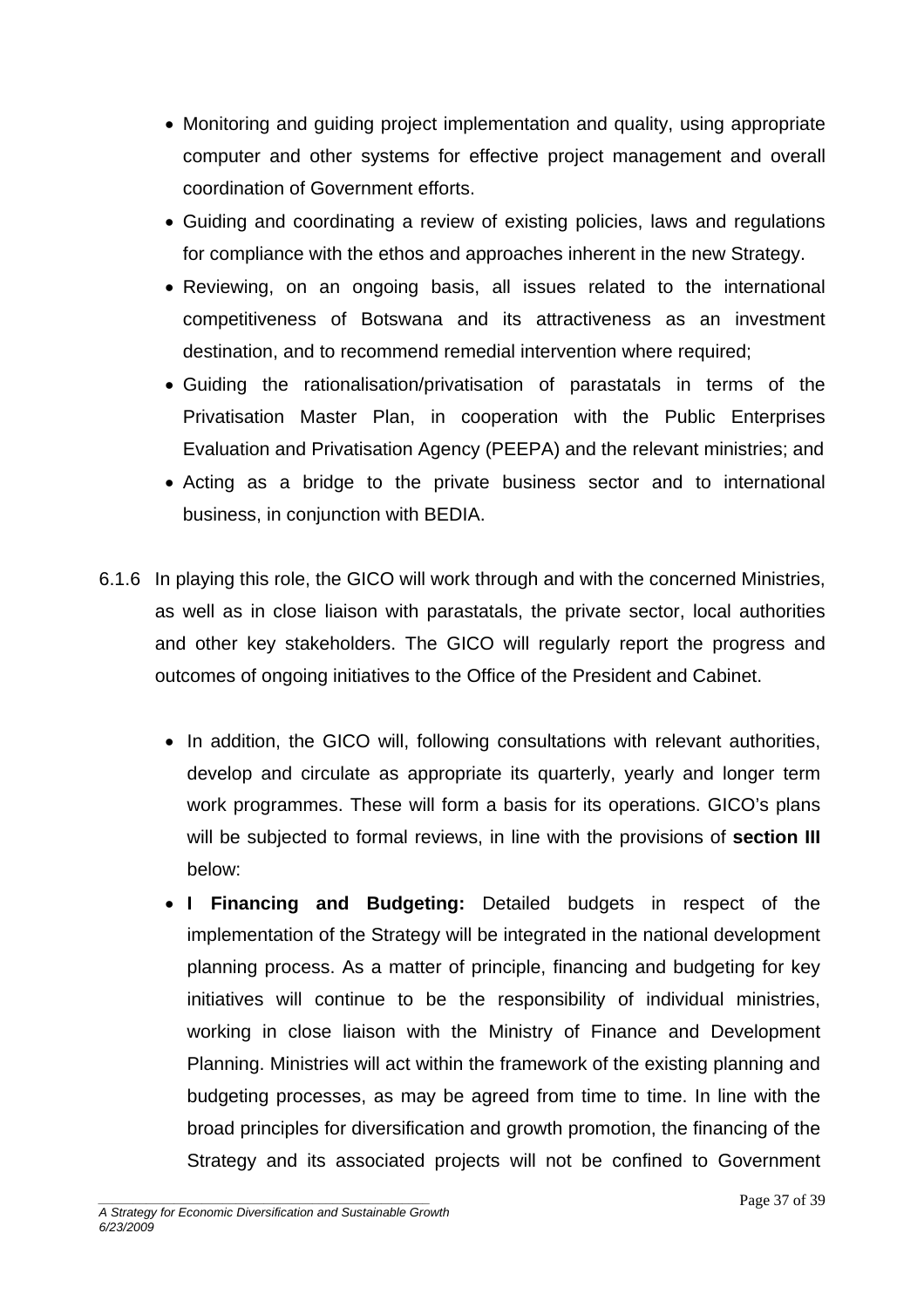funding. Many programmes arising from the Strategy will, in the first instance, seek to mobilise private sector financing, either directly or through PPP arrangements.

- •
- II **Action Planning and Programming**: A detailed Action Plan to give effect to
- the Strategy has been formulated. This will be expanded in terms of detail, the resources required, and it will be augmented by specific, detailed timelines. The Action Plan serves to translate the broad Strategy into concrete actions. It is a general blueprint to guide all Government entities regarding actions approved by Cabinet, and flowing directly from the Strategy. The main thrust of this approach will be to ensure effective and timely execution of the Action Plan and its alignment, at all times, with existing and emerging requirements arising from acceleration of various diversification and economic growth promotion initiatives.
- •
- **III Performance Tracking, Measures and Indicators**: To help ensure effective implementation of the Strategy, particular attention will be focused on performance tracking and measurement. Results-based monitoring and evaluation will be introduced in order to permit meaningful assessments at any time to determine whether the Strategy is achieving its objectives. GICO will during reviews track and use as yardsticks the following, and other appropriate measures:
- The rate of GDP growth and its sectoral composition.
- The growth in the share of, and the absolute contribution to, GDP of
- mining activities other than diamonds.
- Levels of investment (domestic and FDI), and returns from specific new
- economic activities, such as incremental tourism, power generation, etc.
- The degree of diversification achieved within the mining sector.
- The level of employment, as well as the estimated indirect economic and other effects of changes in the direction of the economy deriving from the new Strategy.
- Any other relevant measurement of performance, or set of criteria as may